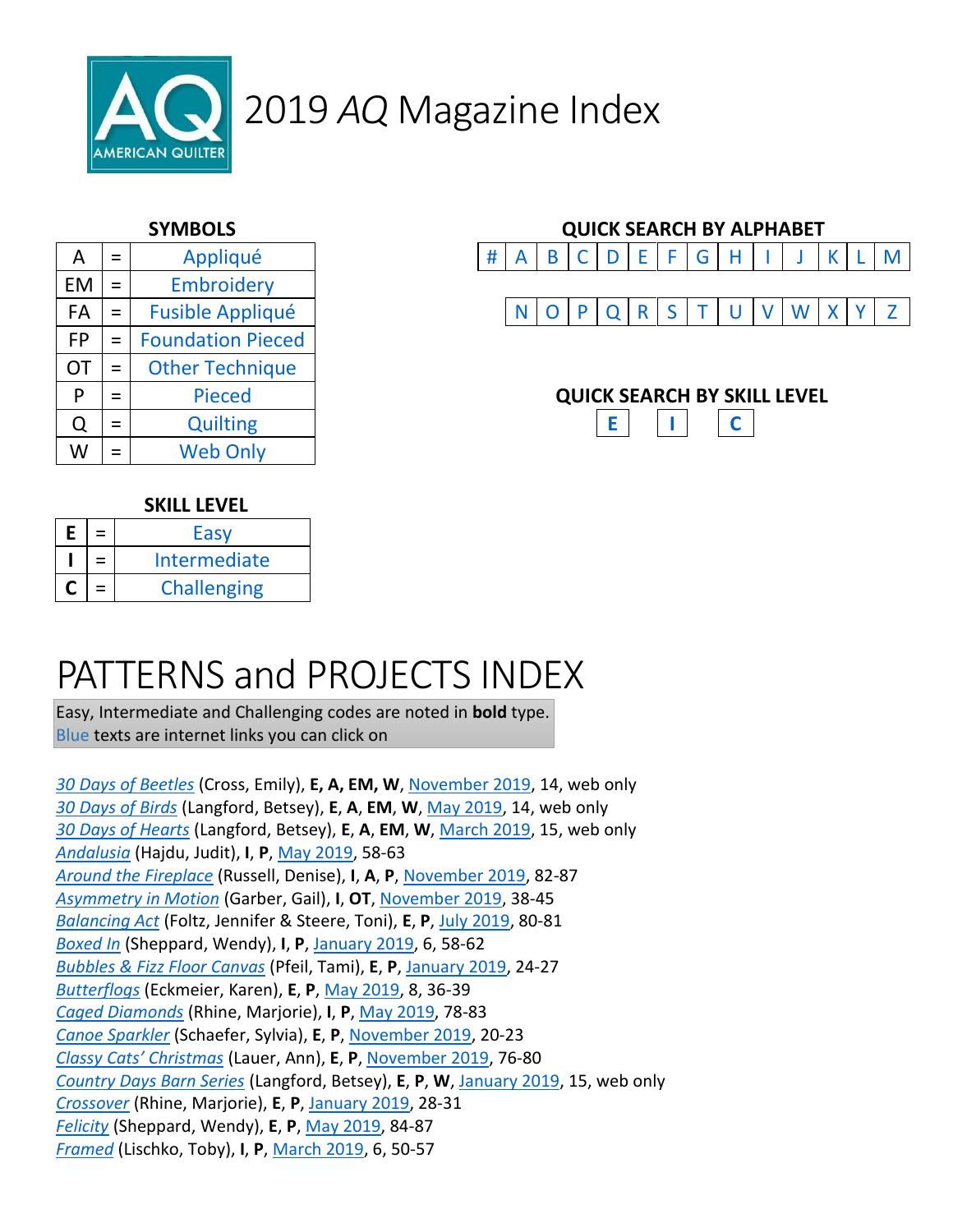*Garden Bright* (Penn, Sue), **E**, **P**, March 2019, 6, 18-22 *Geese in a Row* (Getschel, Bev), **I**, **P**, March 2019, 82-85 *Hello Gourd-geous* (Sheppard, Wendy), **I**, **P**, September 2019, 18-25 *Home is Where the Heart Is* (Day, Stacey), **C**, **P**, **W**, January 2019, 14, web only *Joyful* (Russell, Denise), **E**, **P**, March 2019, 36-41 *Marigold* (Evans, Elizabeth & Evans, LiZ), **E**, **P**, September 2019, 46-49 *Me and My Shadow* (Klop, Carla), **I**, **P**, March 2019, cover, 8, 42-46 *Medusozoa* (Cross, Emily), **I**, **FP**, **P**, January 2019, 6, 18-22 *Merle's Bouquet* (Kiefner, Karla), **E**, **A**, **P**, September 2019, 6, 84-87 *Mini Pinnie* (Wilkin, Kitty), **E**, **FP**, **P**, September 2019, 74-79 *One Rolled Over* (Fitzgerald, Gyleen X.), **E**, **P**, July 2019, 8, 86-91 *Paducah Sewalong: Double Wedding Ring Sampler* (Langford, Betsey), **E**, **P**, **W**, May 2019, 14, web only *Pass Mountain* (Kunkel, Jackie), **E**, **FP**, **P**, September 2019, 58-61 *Peregrine's Compass* (Garber, Gail, Cosby, Dagny, & Cosby, Alex), **I**, **P**, May 2019, 8, 70-77 *Pictorial Yarn Couched Needle Book, A* (Nemesh, Bethanne), **I**, **EM**, **OT**, July 2019, 27-31 *Pinkertown* (Day, Stacey), **E**, **P**, May 2019, 6, 24-28 *Poinsettia* (Day, Stacey), **I**, **P**, November 2019, 8, 70-75 *Robin's Wreath*s: Part 4 of 5 (Koehler, Robin), **I**, **A**, **P**, January 2019, 84-87 *Robin's Wreath*s: Part 5 of 5 (Koehler, Robin), **I**, **A**, **P**, March 2019, 68-71 *Rustling Leaves* (Willingham, Margaret Brewster), **I**, **A**, **P**, November 2019, 64-69 *Songbird* (Heine, Laura), **E**, **FA**, May 2019, cover, 8, 18-23 *Sparkle & Shine* (Kunkel, Jackie), **E**, **P**, May 2019, 6, 64-69 *Star Bright* (Schaefer, Sylvia), **I**, **P**, July 2019, 16, 18-23 *Summerhouse* (Rhine, Marjorie), **C**, **P**, July 2019, 8, 32-37 *Sunny Shores* (Stanley, Deb), **E**, **P**, March 2019, 58-62 *Sunnyside Lane* (Russell, Denise), **I**, **P**, May 2019, 30-35 *Toes in the Sand* (Hahn, Linda J.), **E**, **P**, July 2019, 82-85 *Tulip Time* (Newman, Velda), **E**, **A**, **OT**, September 2019, 50-57 *Twinkling Star* (Day, Stacey), **E**, **P**, September 2019, 80-82 *Two Way Street* (Wolfe, Victoria Findlay), **E**, **P**, September 2019, 6, 32-36 *Wheels & Shields* (Rhine, Marjorie), **E**, **P**, March 2019, 28-31 *Winterkin* (Koehler, Robin), **E**, **A**, **FA**, November 2019, 6, 24-31 *Zen Life* (Russell, Denise), **I**, **P**, September 2019, 8, 62-67 *Zinnia* (Day, Stacey), **C**, **P**, January 2019, 15

## PATTERNS and PROJECTS by Skill Level

## Easy

*30 Days of Beetles* (Cross, Emily), **E, A, EM, W**, November 2019, 14, web only *30 Days of Birds* (Langford, Betsey), **E**, **A**, **EM**, **W**, May 2019, 14, web only *30 Days of Hearts* (Langford, Betsey), **E**, **A**, **EM**, **W**, March 2019, 15, web only *Balancing Act* (Foltz, Jennifer & Steere, Toni), **E**, **P**, July 2019, 80-81 *Bubbles & Fizz Floor Canvas* (Pfeil, Tami), **E**, **P**, January 2019, 24-27 *Butterflogs* (Eckmeier, Karen), **E**, **P**, May 2019, 8, 36-39 *Canoe Sparkler* (Schaefer, Sylvia), **E**, **P**, November 2019, 20-23 *Classy Cats' Christmas* (Lauer, Ann), **E**, **P**, November 2019, 76-80 *Country Days Barn Series* (Langford, Betsey), **E**, **P**, **W**, January 2019, 15, web only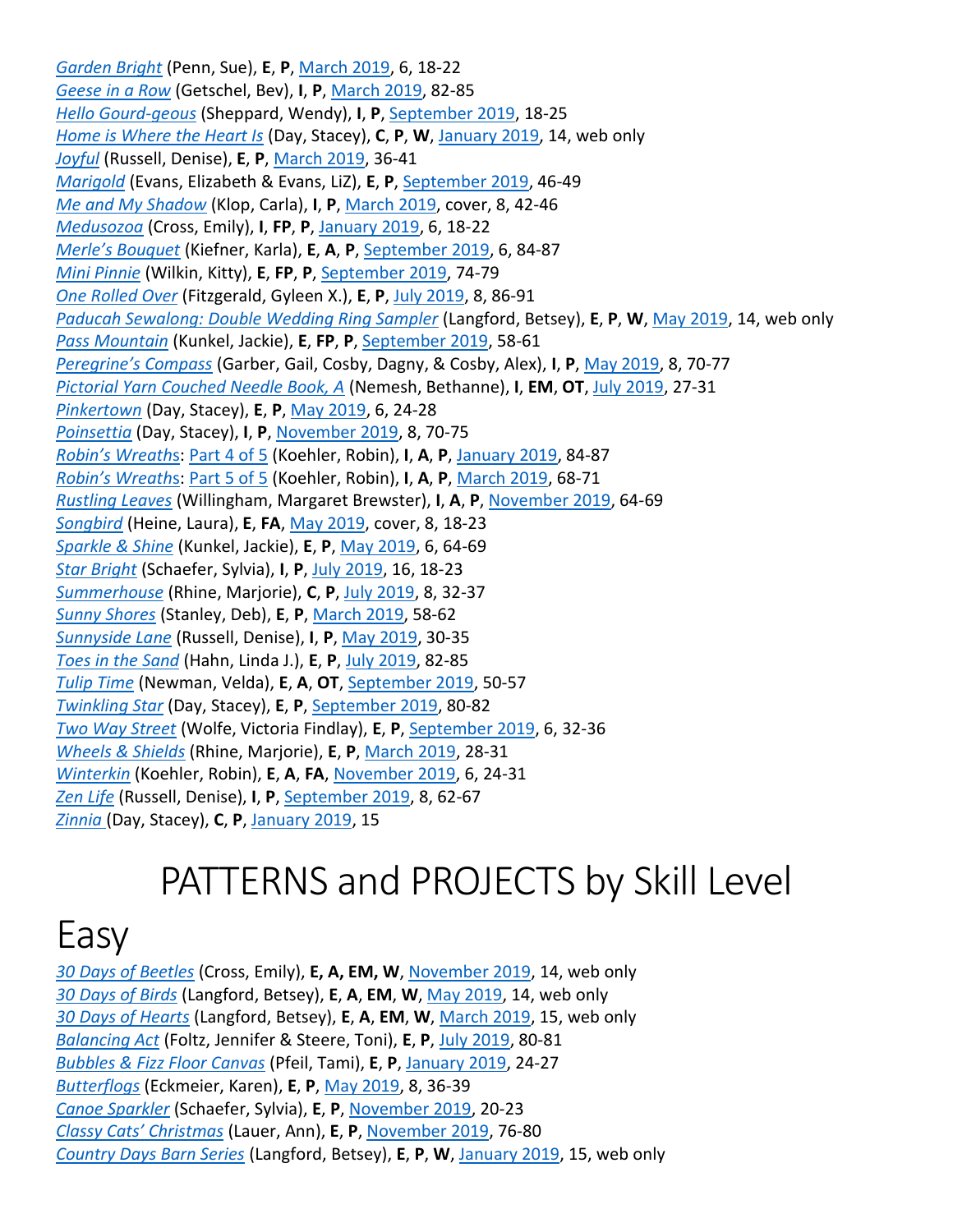*Crossover* (Rhine, Marjorie), **E**, **P**, January 2019, 28-31 *Felicity* (Sheppard, Wendy), **E**, **P**, May 2019, 84-87 *Garden Bright* (Penn, Sue), **E**, **P**, March 2019, 6, 18-22 *Joyful* (Russell, Denise), **E**, **P**, March 2019, 36-41 *Marigold* (Evans, Elizabeth & Evans, LiZ), **E**, **P**, September 2019, 46-49 *Merle's Bouquet* (Kiefner, Karla), **E**, **A**, **P**, September 2019, 6, 84-87 *Mini Pinnie* (Wilkin, Kitty), **E**, **FP**, **P**, September 2019, 74-79 *One Rolled Over* (Fitzgerald, Gyleen X.), **E**, **P**, July 2019, 8, 86-91 *Paducah Sewalong: Double Wedding Ring Sampler* (Langford, Betsey), **E**, **P**, **W**, May 2019, 14, web only *Pass Mountain* (Kunkel, Jackie), **E**, **FP**, **P**, September 2019, 58-61 *Pinkertown* (Day, Stacey), **E**, **P**, May 2019, 6, 24-28 *Songbird* (Heine, Laura), **E**, **FA**, May 2019, cover, 8, 18-23 *Sparkle & Shine* (Kunkel, Jackie), **E**, **P**, May 2019, 6, 64-69 *Sunny Shores* (Stanley, Deb), **E**, **P**, March 2019, 58-62 *Toes in the Sand* (Hahn, Linda J.), **E**, **P**, July 2019, 82-85 *Tulip Time* (Newman, Velda), **E**, **A**, **OT**, September 2019, 50-57 *Twinkling Star* (Day, Stacey), **E**, **P**, September 2019, 80-82 *Two Way Street* (Wolfe, Victoria Findlay), **E**, **P**, September 2019, 6, 32-36 *Wheels & Shields* (Rhine, Marjorie), **E**, **P**, March 2019, 28-31 *Winterkin* (Koehler, Robin), **E**, **A**, **FA**, November 2019, 6, 24-31

## Intermediate

*Andalusia* (Hajdu, Judit), **I**, **P**, May 2019, 58-63 *Around the Fireplace* (Russell, Denise), **I**, **A**, **P**, November 2019, 82-87 *Asymmetry in Motion* (Garber, Gail), **I**, **OT**, November 2019, 38-45 *Boxed In* (Sheppard, Wendy), **I**, **P**, January 2019, 6, 58-62 *Caged Diamonds* (Rhine, Marjorie), **I**, **P**, May 2019, 78-83 *Framed* (Lischko, Toby), **I**, **P**, March 2019, 6, 50-57 *Geese in a Row* (Getschel, Bev), **I**, **P**, March 2019, 82-85 *Hello Gourd-geous* (Sheppard, Wendy), **I**, **P**, September 2019, 18-25 *Me and My Shadow* (Klop, Carla), **I**, **P**, March 2019, cover, 8, 42-46 *Medusozoa* (Cross, Emily), **I**, **FP**, **P**, January 2019, 6, 18-22 *Peregrine's Compass* (Garber, Gail, Cosby, Dagny, & Cosby, Alex), **I**, **P**, May 2019, 8, 70-77 *Pictorial Yarn Couched Needle Book, A* (Nemesh, Bethanne), **I**, **EM**, **OT**, July 2019, 27-31 *Poinsettia* (Day, Stacey), **I**, **P**, November 2019, 8, 70-75 *Robin's Wreath*s: Part 4 of 5 (Koehler, Robin), **I**, **A**, **P**, January 2019, 84-87 *Robin's Wreath*s: Part 5 of 5 (Koehler, Robin), **I**, **A**, **P**, March 2019, 68-71 *Rustling Leaves* (Willingham, Margaret Brewster), **I**, **A**, **P**, November 2019, 64-69 *Star Bright* (Schaefer, Sylvia), **I**, **P**, July 2019, 16, 18-23 *Sunnyside Lane* (Russell, Denise), **I**, **P**, May 2019, 30-35 *Zen Life* (Russell, Denise), **I**, **P**, September 2019, 8, 62-67

Return to top

#### **Challenging** *Home is Where the Heart Is* (Day, Stacey), **C**, **P**, **W**, January 2019, 14, web only

Return to top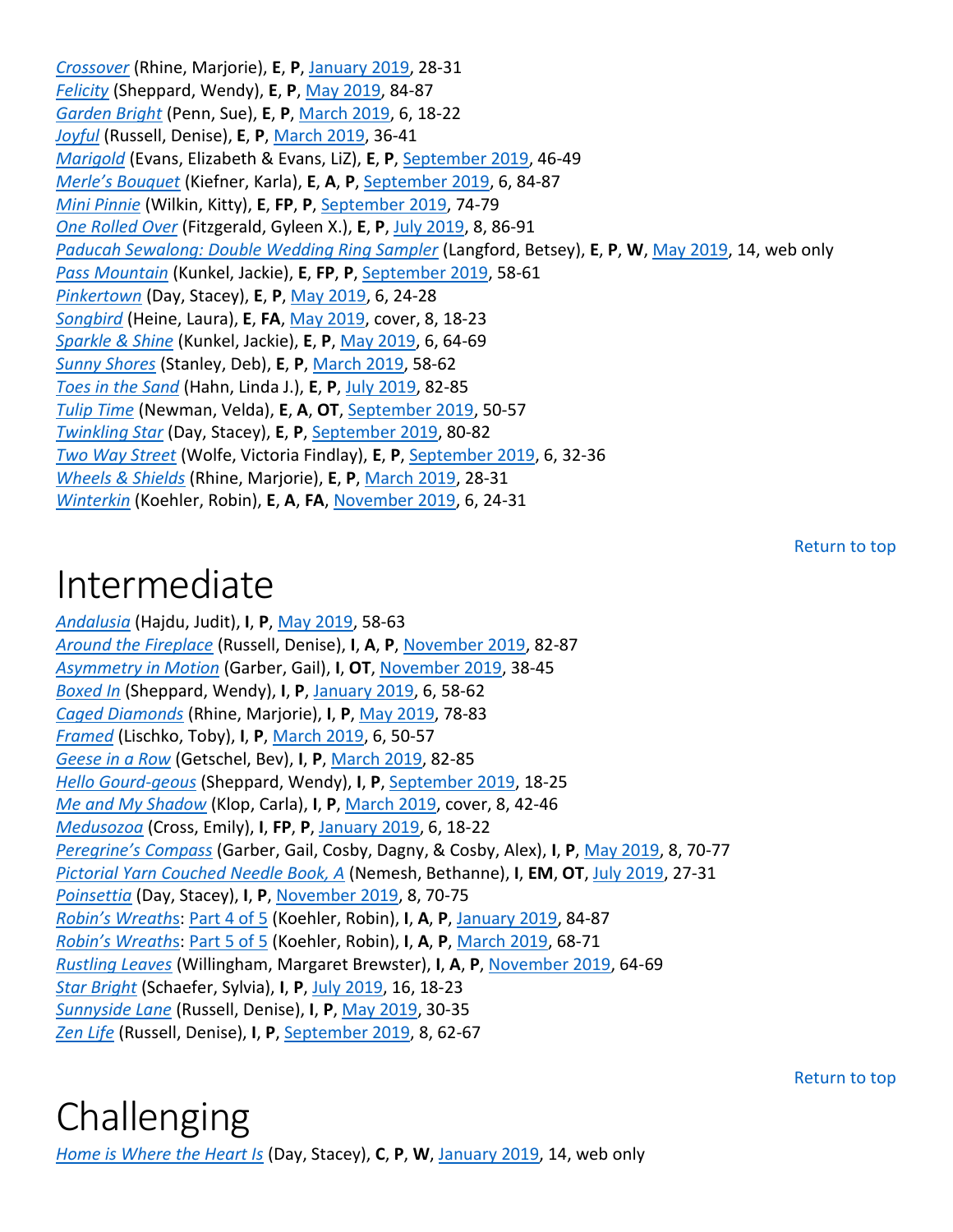Return to top

## SUBJECT INDEX

Entries in *italics* denote quilt names Entries in **bold** type is used for articles or columns Entries in plain type indicate the name of a person, group or other type of project

## #

**100 Days of Sew Smaller** (Wilkin, Kitty), September 2019, 68-73 *2 Degrees Celsius* (BeeSewcial), July 2019, 58 *30 Days of Beetles* (Cross, Emily), November 2019, 14, web only *30 Days of Birds* (Langford, Betsey), May 2019, 14, web only *30 Days of Hearts* (Langford, Betsey), March 2019, 15, web only

Return to top

## $\Delta$

*Abbey's Flower Garden* (Butterworth, Ceidys), May 2019, 54 *Abbey's Flower Garden* (Butterworth, Ceidys), July 2019, 63 *Abbey's Flower Garden* (Butterworth, Ceidys), November 2019, 59 *ABC Frippery* (Stone, Janet), July 2019, 6, 66 *ABC Frippery* (Stone, Janet), November 2019, 53 *Acadia's Own: Cobblestone Bridge* (Binotto, Barbara), November 2019, 61 **AcuFeed Flex, The** (Einmo, Kimberly), September 2019, 41 **Add Finishing Touches for Pro Pizzazz!** (Hammel, Ann), July 2019, 95 *Agnes's Bad Hair Day* (Howe, Michelle), November 2019, 63 *All Your Favorite Songs* (Martin, Judy), November 2019, 32, 36 Allen, Amy *Heart of Gold*, November 2019, 59 *Always and Forever* (Broshous, Barb), November 2019, 57 *Amalfi Memories* (Kouba, Jamie), January 2019, 49 *America, the Beautiful* (Martin, Judy), November 2019, 34-35 *Andalusia* (Hajdu, Judit), May 2019, 58-63 *Andesine* (Stracke, Andrea), July 2019, 70 *Anniversary* (Hashimoto, Michiyo), July 2019, 52 Appliqué *30 Days of Beetles* (Cross, Emily), **E, A, EM, W**, November 2019, 14, web only *30 Days of Birds* (Langford, Betsey), **E**, **A**, **EM**, May 2019, 14, web only *30 Days of Hearts* (Langford, Betsey), **E**, **A**, **EM**, March 2019, 15, web only *Around the Fireplace* (Russell, Denise), **I**, **A**, **P**, November 2019, 82-87 *Merle's Bouquet* (Kiefner, Karla), **E**, **A**, **P**, September 2019, 6, 84-87 *Robin's Wreath*s: Part 4 of 5 (Koehler, Robin), **I**, **A**, **P**, January 2019, 84-87 *Robin's Wreath*s: Part 5 of 5 (Koehler, Robin), **I**, **A**, **P**, March 2019, 68-71 *Rustling Leaves* (Willingham, Margaret Brewster), **I**, **A**, **P**, November 2019, 64-69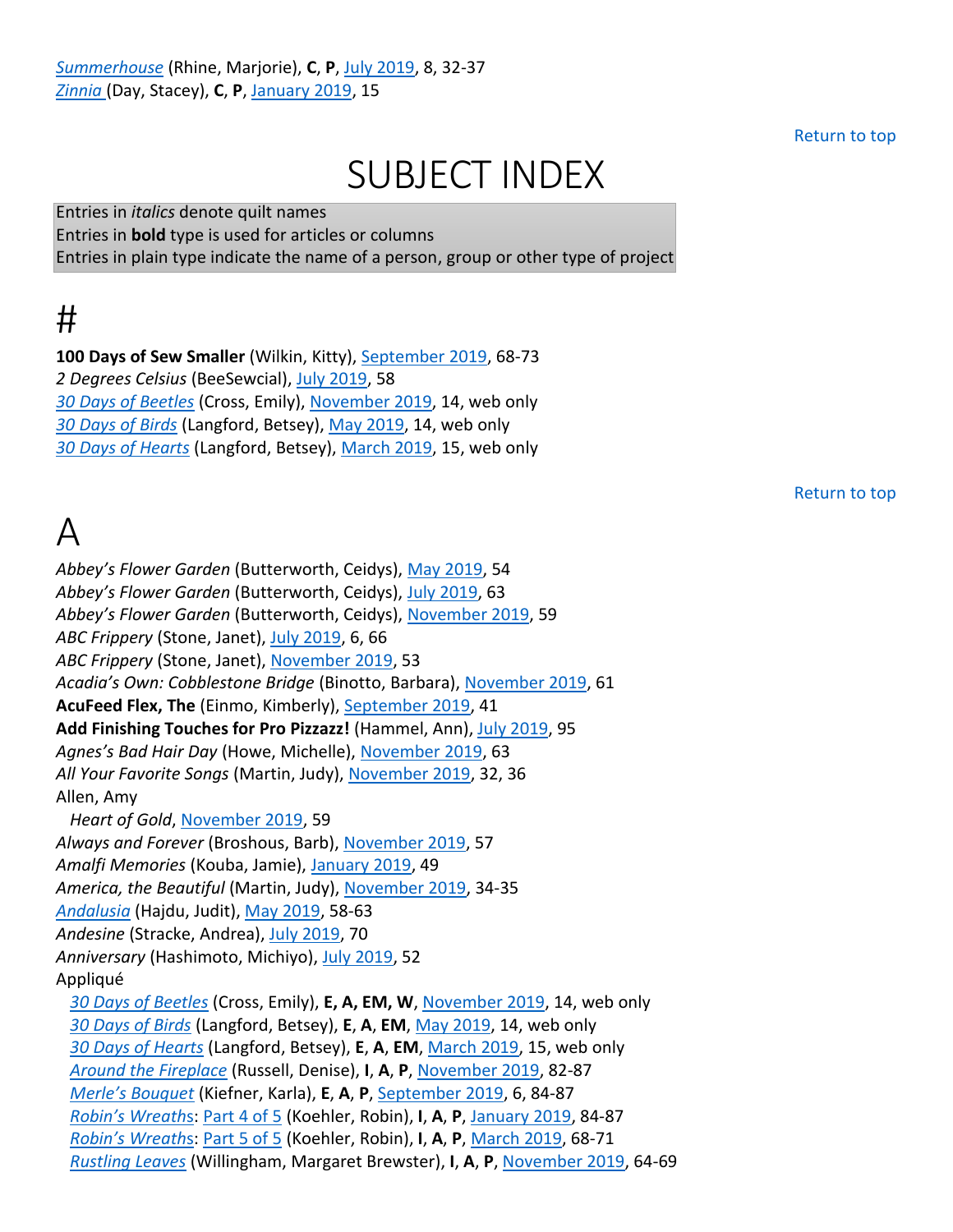*Tulip Time* (Newman, Velda), **E**, **A**, **OT**, September 2019, 50-57 *Winterkin* (Koehler, Robin), **E**, **A**, **FA**, November 2019, 6, 24-31 **AQS 35th Anniversary Special** (Hammel, Ann), September 2019, 38-39 **AQS QuiltWeek – Daytona Beach 2019**, May 2019, 40-54 **AQS QuiltWeek – Fall Paducah 2018**, January 2019, 32-56 **AQS QuiltWeek – Grand Rapids 2019**, November 2019, 48-63 **AQS QuiltWeek – Lancaster 2019**, July 2019, 66-79 **AQS QuiltWeek – Spring Paducah 2019**, July 2019, 38-65 **AQS QuiltWeek – Virginia Beach 2018**, January 2019, 64-78 *Arches* (Fallert-Gentry, Caryl Bryer), January 2019, 34 *Around the Fireplace* (Russell, Denise), November 2019, 82-87 Arseneault, Nancy *Blueberry Hill*, January 2019, 47 *Art of the Ancient World* (Gausebeck, Robin), January 2019, 71 Asada, Harumi *Ruby Wedding Anniversary*, July 2019, 53 *Asymmetry in Motion* (Garber, Gail), November 2019, 38-45 *At the Junction* (Varner, Marla), November 2019, 60 Atlas, Sue *Taber-Welborn Family Tree Quilt*, July 2019, 52 *Atrapasuenos (Dreamcatcher)* (Muñoz, Isabel), January 2019, 52

Return to top

#### B

Bacon, Jenny *Orange Orchard Trails*, January 2019, 49, 73 Badger, Marilyn *Champagne Supernova*, January 2019, 72 *Christmas in St. Andrews*, November 2019, cover, 8, 98 **I Am AQS: Marilyn Badger**, November 2019, 98 *Marie's Treasure*, May 2019, 48 *Marie's Treasure*, July 2019, 55 *Marie's Treasure*, November 2019, 51 Baeth, Joanne *Faces of Four Seasons*, January 2019, cover, 8, 35 *Feathers and Farms*, May 2019 98 *Feathers and Frost*, November 2019, 58 *Majestic Flight*, May 2019 98 *Sea Breeze*, May 2019, 50 *Sea Breeze*, July 2019, 56, 75 *Balancing Act* (Foltz, Jennifer & Steere, Toni), July 2019, 80-81 Batterman, Holly *It Isn't Easy Being Green*, November 2019, 62 Bauer, Mary **I Am AQS: Joanne Baeth**, May 2019, 98 *Windmills of Your Mind*, May 2019, 47 Beaver, Cassandra Ireland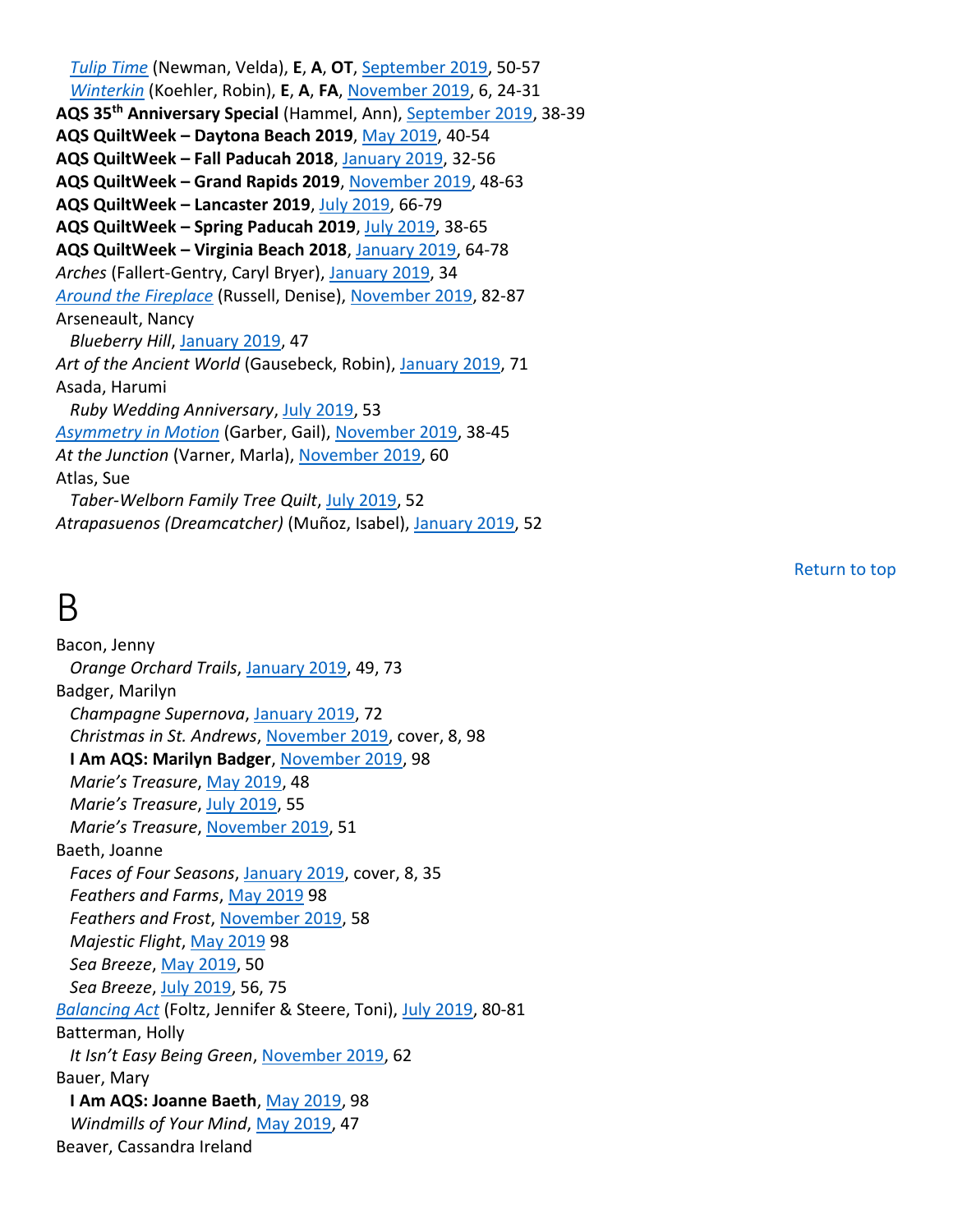*Lateral Ascension*, July 2019, 72 *Raise the Roof*, January 2019, 51 *Zenith*, January 2019, 54 Beaver, Marva *Circuit Board*, January 2019, 50 BeeSewcial *2 Degrees Celsius*, July 2019, 58 Bélanger, Lise *Once Upon a Time*, January 2019, 33 *Once Upon a Time*, May 2019, 50 **Beloved American Brand Built One Stitch at a Time, A** (Vera Bradley), September 2019, 44 *Bend in the Road* (Haak, Marianne), January 2019, 51 *Best of the Northwest* (McNeil, Kathy), January 2019, 81, 82 *Between Heaven and Earth* (Rasnake, Audra), January 2019, 42 Binotto, Barbara *Acadia's Own: Cobblestone Bridge*, November 2019, 61 Birch, Eva *Concentric*, November 2019, 62 Birky, Sadie *Quilt of Valor*, March 2019, 33 *Black Stars* (Lorenz, Mary), July 2019, 57 *Bleaching, The* (Steele, Linda), January 2019, 53 Blood, Inger *Trip Around the World II*, January 2019, 74 *Blowing in the Wind* (Martin, Nancy Sterett & Sistek, Karen), January 2019, 74 *Blowing in the Wind* (Martin, Nancy Sterett & Sistek, Karen), July 2019, 67 *Blue Anemone* (Brokenshire, Andrea), May 2019, 50 *Blue Anemone* (Brokenshire, Andrea), November 2019, 58 *Blue Bird of the Happiness* (Totsu, Mie), November 2019, 57 *Blueberry Hill* (Arseneault, Nancy), January 2019, 47 *Bobbin, the Bold* (Hill, Nikki), January 2019, 50 Bono, Cristina Arcenegui *Jump, The*, May 2019, 52 *Jump, The*, July 2019, 64 *Boot Scootin' Around Texas* (Reynolds, Sherry), May 2019, 54 Botel, Constanze *Photographer, The*, May 2019, 53 *Boteth Symphony* (Pfeil, Claudia), January 2019, 47 *Boteth Symphony* (Pfeil, Claudia), July 2019, 73 Bouri, Nisha *Brimfield Meadows Block*, September 2019, 15 **Flat Back Stitch for Easier EPP, A**, September 2019, 15 *Boxed In* (Sheppard, Wendy), January 2019, 6, 58-62 Breiner, Elaine S. *Old Glory Quilt*, March 2019, 32 **Brimfield Awakening** (Hammel, Ann), March 2019, 24-27 *Brimfield Meadows Block* (Martucci, Kim & Bouri, Nisha), September 2019, 15 Brokenshire, Andrea *Blue Anemone*, May 2019, 50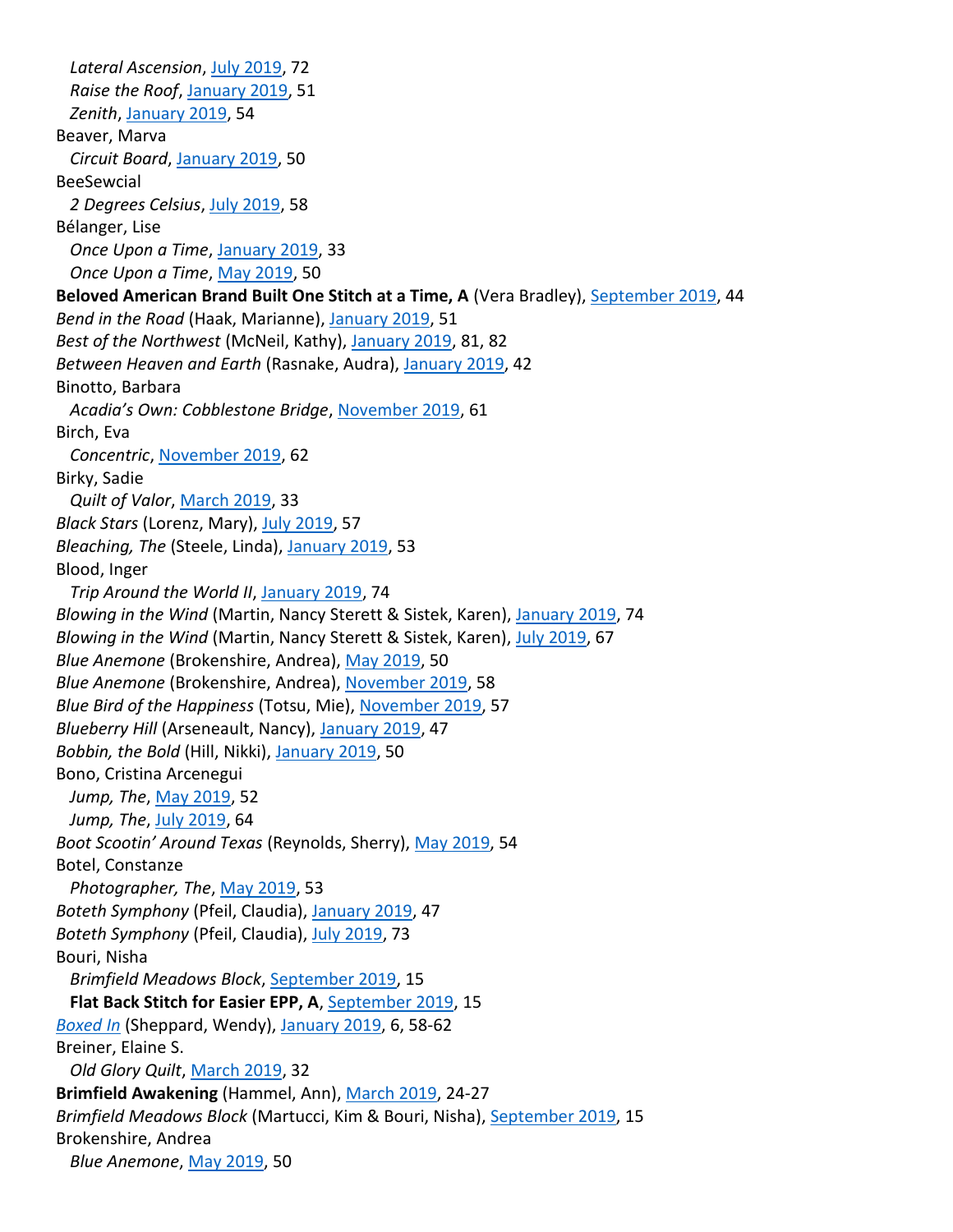*Blue Anemone*, November 2019, 58 *Dance of the Twirly Girls*, May 2019, 41 *Dance of the Twirly Girls*, July 2019, 42, 75 Broshous, Barb *Always and Forever*, November 2019, 57 Brown, Becky *Two Hearts*, January 2019, 48 *Bubble Ballet* (Schüeller, Birgit), July 2019, 61 *Bubbles & Fizz Floor Canvas* (Pfeil, Tami), January 2019, 24-27 Buckley, Karen Kay *Wonderland*, January 2019, 72 *Wonderland*, May 2019, 48 **Building a Legacy One Quilt Block at a Time** (Siesta Silver Jewelry), September 2019, 45 *Butterflogs* (Eckmeier, Karen), May 2019, 8, 36-39 Butterworth, Catherine *Front the Inside Out*, July 2019, 50 Butterworth, Ceidys *Abbey's Flower Garden*, May 2019, 54 *Abbey's Flower Garden*, July 2019, 63 *Abbey's Flower Garden*, November 2019, 59 Buzick, Clem *Diamond Effervescence*, May 2019, 48 *Diamond Effervescence*, July 2019, 68 *Diamond Effervescence*, November 2019, 54 Byrne, Michaela *Red Rosework*, July 2019, 61, 77

Return to top

## $\bigcap$

*Caged Diamonds* (Rhine, Marjorie), May 2019, 78-83 *Caledonite* (Stracke, Andrea), January 2019, 48 *Canoe Sparkler* (Schaefer, Sylvia), November 2019, 20-23 Carlton, Natalie *Feeder Bands*, November 2019, 62 *Cascade* (Wolfe, Victoria Findlay & Pagliai, Shelly), September 2019, 29 Cavanaugh, Tisha *Out of the Blue*, November 2019, 8, 38-45 **Celebrating Klaudeen Hansen's 45 Years of Quilt Magic!** (Weinberger, Janell), March 2019, 64-67 *Celebration #2* (Fallert-Gentry, Caryl Bryer), January 2019, 71 *Celestial Hoe Down* (Morgan, Joni), January 2019, 52 *Celtic Migration* (Petrocelli, Angela), July 2019, 72 *Champagne Supernova* (Badger, Marilyn), January 2019, 72 Chappell, Tsui Hua *Deep Breathing*, January 2019, 44 Chen, Tsui Hua *Hang Out – 8 Points Star*, January 2019, 44 Chiba, Keiko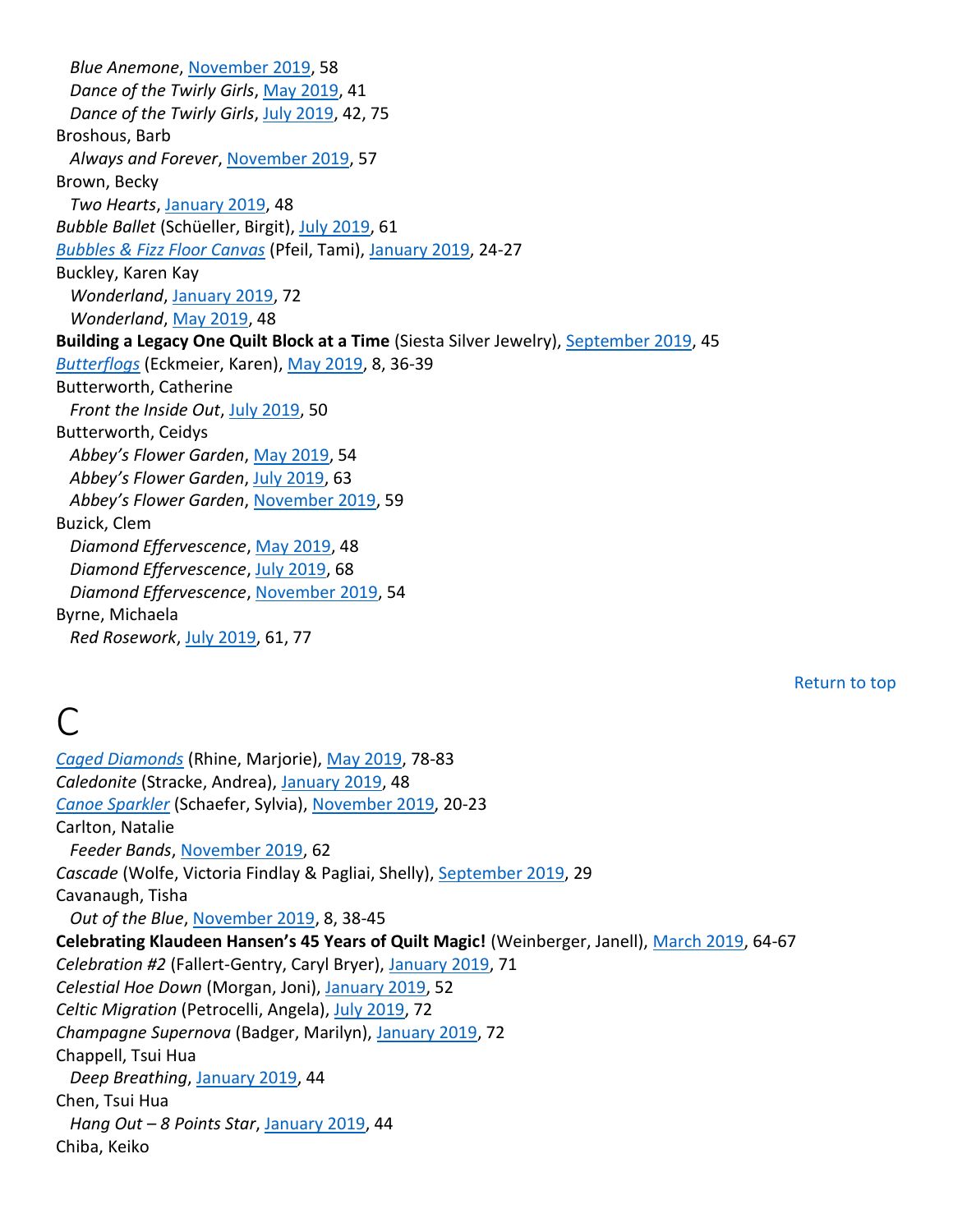*La Vie En Rose*, July 2019, 58 Chiba, Sachiko *Flower Festival*, July 2019, 53 *Flower Festival*, November 2019, 50 *Flower News*, January 2019, 67 *Flower News*, May 2019, 49 *Flower News*, July 2019, 69 Chocek, Nancy *Walkabout*, November 2019, 62 *Christmas in St. Andrews* (Badger, Marilyn & Myers, Claudia Clark), November 2019, cover, 8, 98 *Cinco de Mayo Anew* (Nooney, Mary Anne), January 2019, 77 *Circle Jubilee* (McDaniel, Becky), July 2019, 48 *Circuit Board* (Beaver, Marva), January 2019, 50 *Circuit Training* (Naylor, Philippa), July 2019, 43 *Classy Cats' Christmas* (Lauer, Ann), November 2019, 76-80 Clem, Barbara *Square Dance*, May 2019, 49 *Square Dance*, July 2019, 74 Cleveland, Trudy *Karma Chameleon*, November 2019, 62 *Cloudy Day, A* (Wolfe, Victoria Findlay & Palmer, Frank), September 2019, 29 Cockrum, Sandra Morgan *Deep Breathing*, January 2019, 44 *Concentric* (Birch, Eva), November 2019, 62 *Corona #2* (Fallert-Gentry, Caryl Bryer), March 2019, 98 *Corona II: Solar Eclipse* (Fallert-Gentry, Caryl Bryer), September 2019, 38 Cosby, Alex *Peregrine's Compass*, May 2019, 8, 70-77 Cosby, Dagny *Peregrine's Compass*, May 2019, 8, 70-77 *Country Days Barn Series* (Langford, Betsey), January 2019, 15, web only Crine, Deb *Great Blue*, January 2019, 65 *On Thin Ice*, July 2019, 62, 75 *Tickled Pink*, January 2019, 55, 74 Cross, Emily *30 Days of Beetles*, November 2019, 14, web only *Medusozoa*, January 2019, 6, 18-22 *Crossover* (Rhine, Marjorie), January 2019, 28-31 Curran, Sandy *I Hope You Dance*, January 2019, 78 Cuthbertson, Robyn *Toffee Apple*, January 2019, 75 Czaban, Lynn *Untitled*, May 2019, 52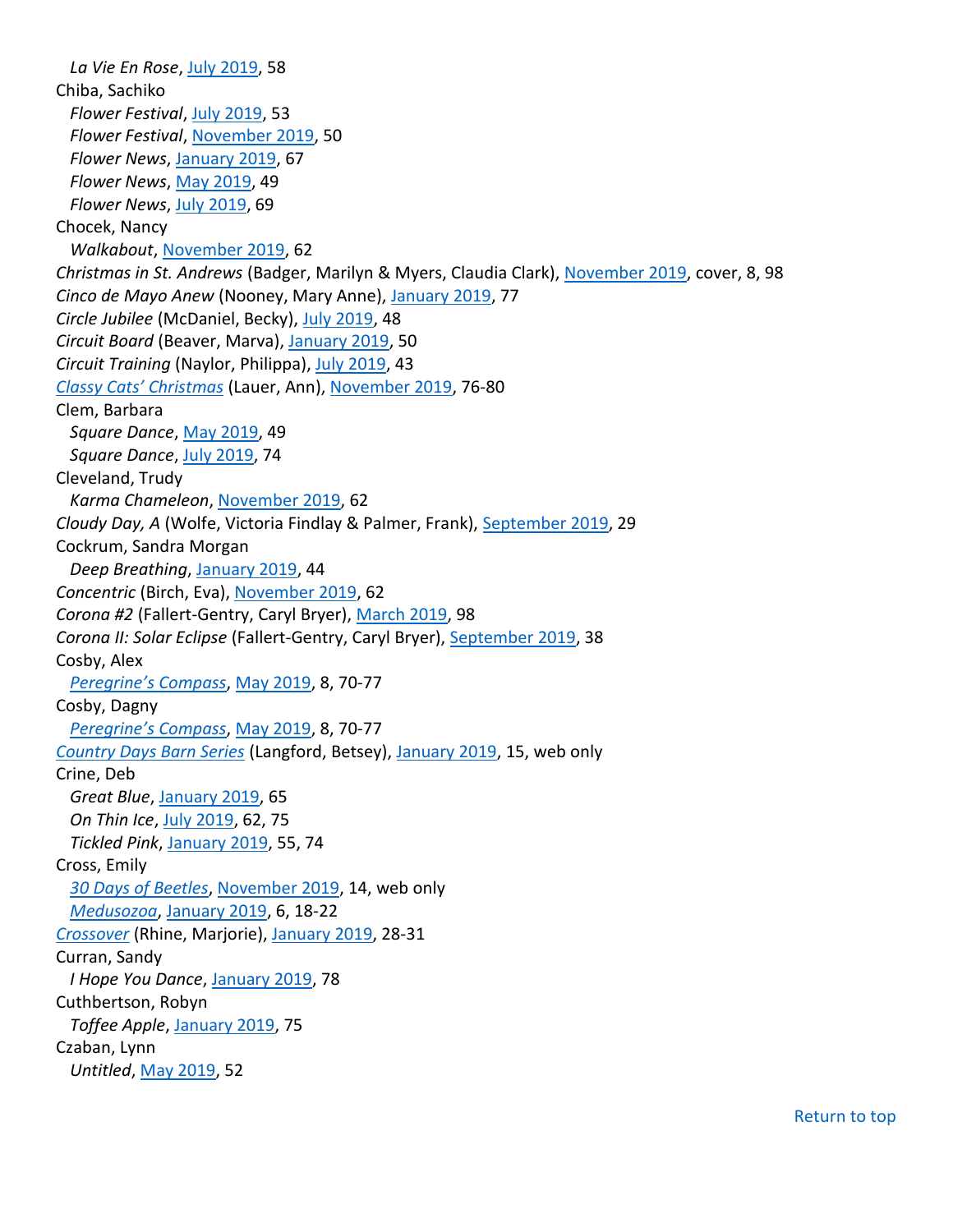## D

Dallman, Lisa *Monster Love*, November 2019, 62 Damour, Pam **Make Continuous Bias Binding for a Great Finish!**, July 2019, 105 *Dance of the Twirly Girls* (Brokenshire, Andrea), May 2019, 41 *Dance of the Twirly Girls* (Brokenshire, Andrea), July 2019, 42, 75 *Dancing Legs* (Wolfe, Victoria Findlay & Pagliai, Shelly), September 2019, 31 Daurio, Sue *Old Friends*, January 2019, 45 *David Cutting Stumps* (Haukom, Mary), January 2019, 76 Day, Stacey *Home is Where the Heart Is*, January 2019, 14, web only *Pinkertown*, May 2019, 6, 24-28 *Poinsettia*, November 2019, 8, 70-75 *Twinkling Star*, September 2019, 80-82 *Zinnia*, January 2019, 15 *Days Spent with Baltimore, The* (Imai, Toshiko), July 2019, 47 de Vries-Bodzinga, Janneke *Harvest Home*, January 2019, 46 *Deep Breathing* (Chappell, Sara & Cockrum, Sandra Morgan), January 2019, 44 *Delectable Mountain* (Hansen, Klaudeen & Zastrow, Shelly), March 2019, 64-65 Dew, Peggy **I Am AQS: Peggy Dew**, January 2019, 98 *Memorial Bouquet*, January 2019, 98 *Diamond Effervescence* (Nufer, Beth & Buzick, Clem), May 2019, 48 *Diamond Effervescence* (Nufer, Beth & Buzick, Clem), July 2019, 68 *Diamond Effervescence* (Nufer, Beth & Buzick, Clem), November 2019, 54 *Diggles the Dragon* (McArthur, Pauline), January 2019, 17 *Double-Edged Love* (Wolfe, Victoria Findlay & Sipes, Lisa), September 2019, 29 Durbin, Pat *Stepping Up*, July 2019, 56 Durbin, Sherry *Moonlight Garden*, July 2019, 51

Return to top

#### E

Eckley, Ginny *Splash!*, January 2019, 40 Eckmeier, Karen *Butterflogs*, May 2019, 8, 36-39 Einmo, Kimberly **AcuFeed Flex, The**, September 2019, 41 *Stitch Library Sampler*, March 2019, 89-90 **Stray Threads: Got Stitches?**, March 2019, 88-90 **Stray Threads: Pressing Matters**, November 2019, 90-91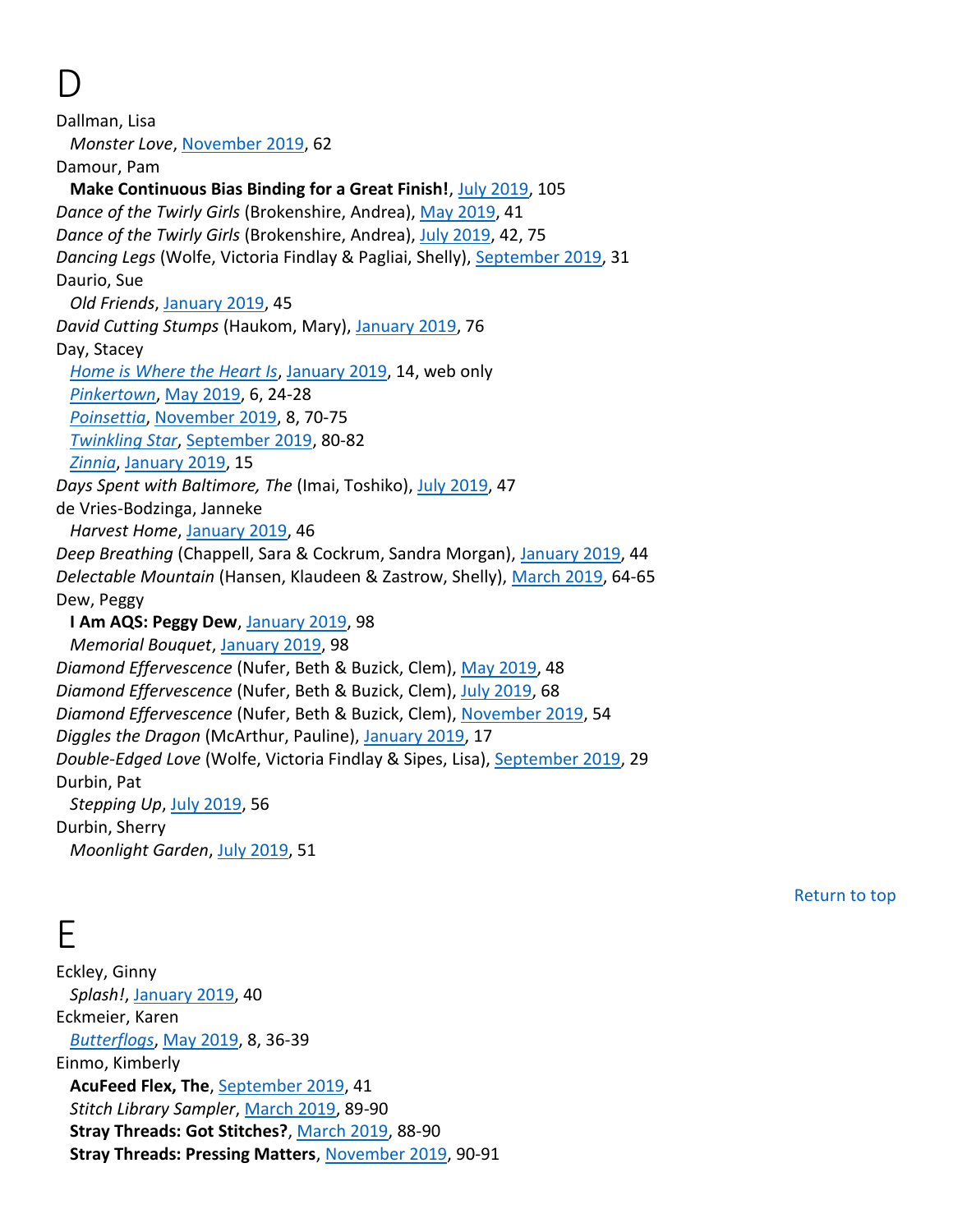**Stray Threads: Quilt Class Etiquette 201**, September 2019, 90-91 **Stray Threads: Spice It Up!**, January 2019, 90-91 **Stray Threads: The Fine Finish**, July 2019, 98-99 **Stray Threads: The Scant ¼" Seam Defined**, May 2019, 90-91 Ellison, Elaine Krajenke *Sum of Odd Integers, The*, July 2019, 59 Embroidery *30 Days of Beetles* (Cross, Emily), **E, A, EM, W**, November 2019, 14, web only *30 Days of Birds* (Langford, Betsey), **E**, **A**, **EM**, May 2019, 14, web only *30 Days of Hearts* (Langford, Betsey), **E**, **A**, **EM**, March 2019, 15, web only *Pictorial Yarn Couched Needle Book, A* (Nemesh, Bethanne), **I**, **EM**, **OT**, July 2019, 27-31 Emmell, Andre *Red, White and Blue and Scrappy Too*, March 2019, 32 *Enchanted Village* (Scott, Martha), January 2019, 49 Ennis, Susan *Splash!*, January 2019, 40 Entsminger, Sarah *Morning Rain*, July 2019, 60 *Espalier* (Webb, Joann), May 2019, 45 *Espalier* (Webb, Joann), July 2019, 79 *Espalier* (Webb, Joann), September 2019, 10 *Espalier* (Webb, Joann), November 2019, 57 *Eternal Beauty* (Reynolds, Sherry), May 2019, 40 *Eternal Beauty* (Reynolds, Sherry), July 2019, 6, 40, 72, 95 *Eternal Beauty* (Reynolds, Sherry), November 2019, 6, 48 Evans, Elizabeth *Marigold*, September 2019, 46-49 Evans, LiZ *Marigold*, September 2019, 46-49

Return to top

#### F

*Faces of Four Seasons* (Baeth, Joanne), January 2019, cover, 8, 35 Fallert-Gentry, Caryl Bryer *Arches*, January 2019, 34 *Celebration #2*, January 2019, 71 *Corona #2*, March 2019, 98 *Corona II: Solar Eclipse*, September 2019, 38 *Feather Study #30*, March 2019, 98 **I Am AQS: Caryl Bryer Fallert-Gentry**, March 2019, 97-98 *Lepidopteran #5*, March 2019, 97 *Midnight Fantasy #10*, July 2019, 60 Famore Cutlery **Famore Cutlery: Through the Years**, September 2019, 43 **Famore Cutlery: Through the Years** (Famore Cutlery), September 2019, 43 *Farm Market Blooms* (Simmons, Nancy), July 2019, 54 Farquhar, Marilyn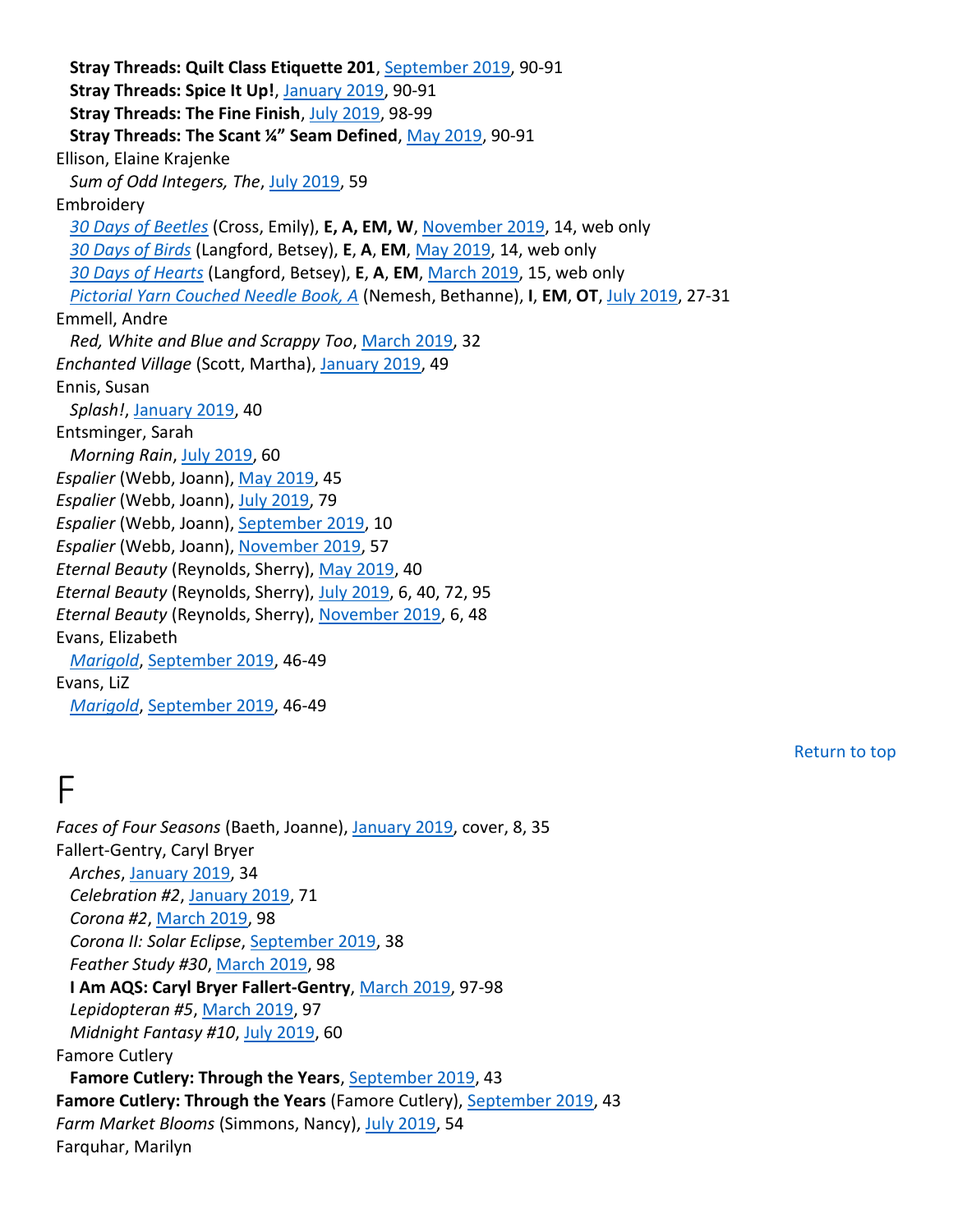*Five Roses*, July 2019, 78 *See the Leaves for the Tree*, July 2019, 61 *Feather Study #30* (Fallert-Gentry, Caryl Bryer), March 2019, 98 *Feathers and Farms* (Baeth, Joanne), May 2019 98 *Feathers and Frost* (Baeth, Joanne), November 2019, 58 *Feeder Bands* (Carlton, Natalie), November 2019, 62 *Felicity* (Sheppard, Wendy), May 2019, 84-87 *First Frost* (Hutchison, Jan), July 2019, 71 Fitzgerald, Gyleen X. *One Rolled Over*, July 2019, 8, 86-91 *Five Roses* (Farquhar, Marilyn), July 2019, 78 *Flamingo Sky* (Simmons, Ellen), January 2019, 76 **Flat Back Stitch for Easier EPP, A** (Martucci, Kim & Bouri, Nisha), September 2019, 15 *Flight of Fancy* (Nemesh, Bethanne), July 2019, 26 *Flower Festival* (Chiba, Sachiko), July 2019, 53 *Flower Festival* (Chiba, Sachiko), November 2019, 50 *Flower News* (Chiba, Sachiko), January 2019, 67 *Flower News* (Chiba, Sachiko), May 2019 49 *Flower News* (Chiba, Sachiko), July 2019, 69 *Flowers Growing* (Zent, Wendy), November 2019, 63 Foltz, Jennifer *Balancing Act*, July 2019, 80-81 *For Such a Time as This* (Wylie, Kathy), January 2019, 8, 32 *For Such a Time as This* (Wylie, Kathy), May 2019, 46 Foundation Pieced *Medusozoa* (Cross, Emily), **I**, **FP**, **P**, January 2019, 6, 18-22 *Mini Pinnie* (Wilkin, Kitty), **E**, **FP**, **P**, September 2019, 74-79 *Pass Mountain* (Kunkel, Jackie), **E**, **FP**, **P**, September 2019, 58-61 *Frame Quilt, The* (Simons, Linda), January 2019, 38 *Framed* (Lischko, Toby), March 2019, 6, 50-57 **From the Eye of an Employee and Proud Grandson** (Martelli Enterprises), September 2019, 42 *Front the Inside Out* (Butterworth, Catherine), July 2019, 50 Fusible Appliqué *Songbird* (Heine, Laura), **E**, **FA**, May 2019, cover, 8, 18-23 *Winterkin* (Koehler, Robin), **E**, **A**, **FA**, November 2019, 6, 24-31

Return to top

#### G

Gallmeyer, Patty *Stars & Stripes*, March 2019, 8, 32 Gaquin, Sheila *Signed, Sealed, and Delivered*, July 2019, 45 Garber, Gail *Asymmetry in Motion*, November 2019, 38-45 *Out of the Blue*, November 2019, 8, 38-45 *Peregrine's Compass*, May 2019, 8, 70-77 **Press, Trim, Sew…Do It Again!**, May 2019, 70-71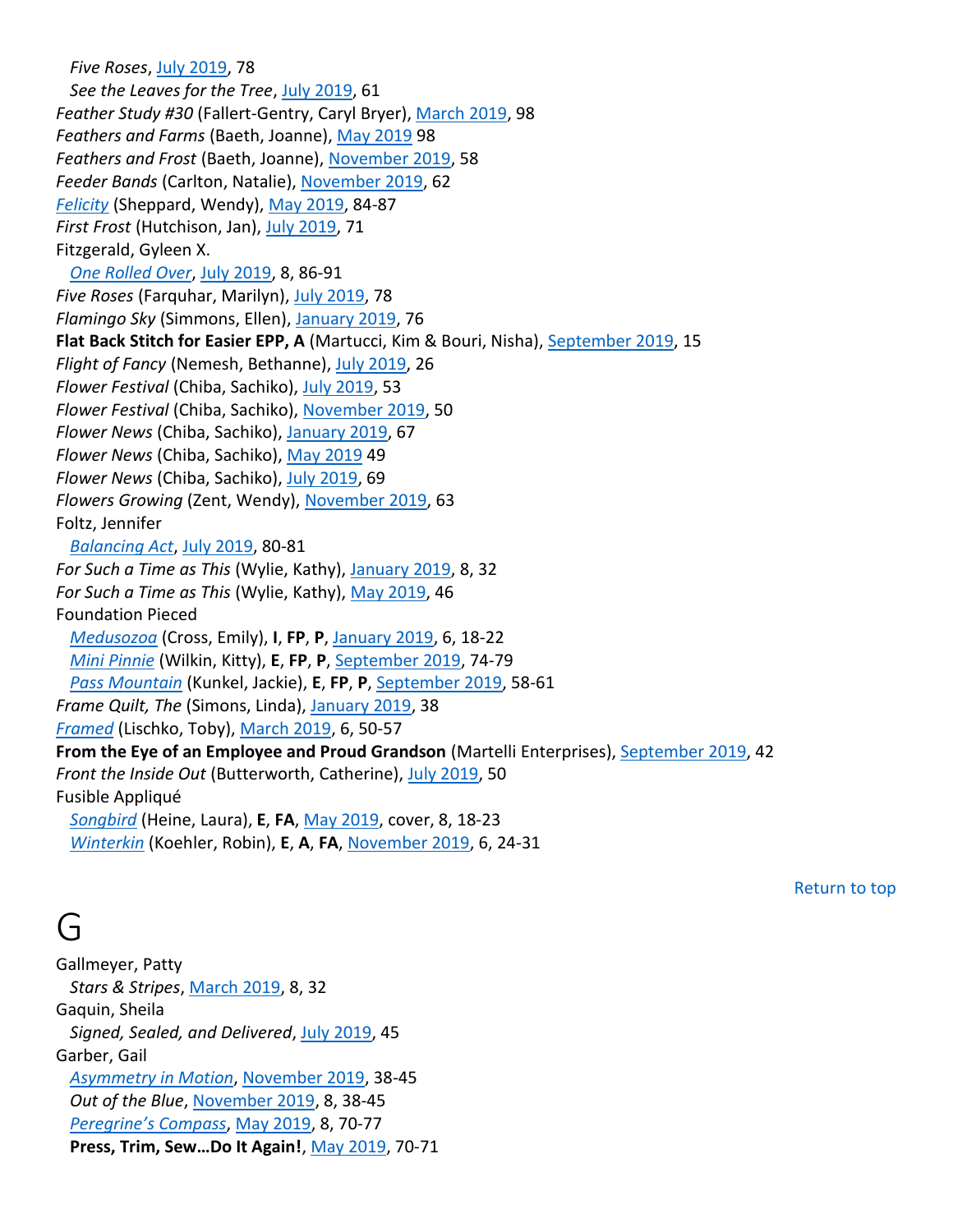*Garden Bright* (Penn, Sue), March 2019, 6, 18-22 *Garden Variety Sampler* (Stone, Janet), January 2019, 42, 69 Gausebeck, Robin *Art of the Ancient World*, January 2019, 71 *Geese in a Row* (Getschel, Bev), March 2019, 82-85 Gentry, Carla *My American Travels Album*, November 2019, 55 Getschel, Bev *Geese in a Row*, **I**, **P**, March 2019, 82-85 *Gifts from the Past: Fredericton Series II* (MacMillan, Sandi), November 2019, 62 Girvan, Patty *Right to the Point*, November 2019, 55 Gloudemans, Marge *Jukebox*, November 2019, 62 *Golden Tears* (Raya, Silmara), January 2019, 52 *Great Blue* (Crine, Deb), January 2019, 65 *Green Goddess* (Schneider, Stephanie), November 2019, 63 Griner, Connie Kincius *Wrinkly / Irony*, January 2019, 46 *Grow a Greener World* (Sutton, Sandy), November 2019, 63 *Growing Up* (Thompson, Gerrie Lynne), January 2019, 45

Return to top

#### H

Haak, Marianne *Bend in the Road*, January 2019, 51 *Tipping Point*, January 2019, 54 Haddadin, Renae *Wonderland*, January 2019, 72 *Wonderland*, May 2019, 48 Hager-Schmid, Judy *Recycle Me*, November 2019, 63 Hahn, Linda J. *Toes in the Sand*, July 2019, 82-85 Hajdu, Judit *Andalusia*, May 2019, 58-63 Hamilton-McNally, Molly Y. *Rejoice*, January 2019, 42, 70 *Rejoice*, May 2019, 44 *Rejoice*, July 2019, 73 Hammel, Ann **Add Finishing Touches for Pro Pizzazz!**, July 2019, 95 **AQS 35th Anniversary Special**, September 2019, 38-39 **Brimfield Awakening**, March 2019, 24-27 **Wide, Wide World of Thread, The**, March 2019, 78-81 *Hand in Hand* (Ito, Taeko), July 2019, 63 *Handfuls of Scraps* (Zemke, Ann), January 2019, 44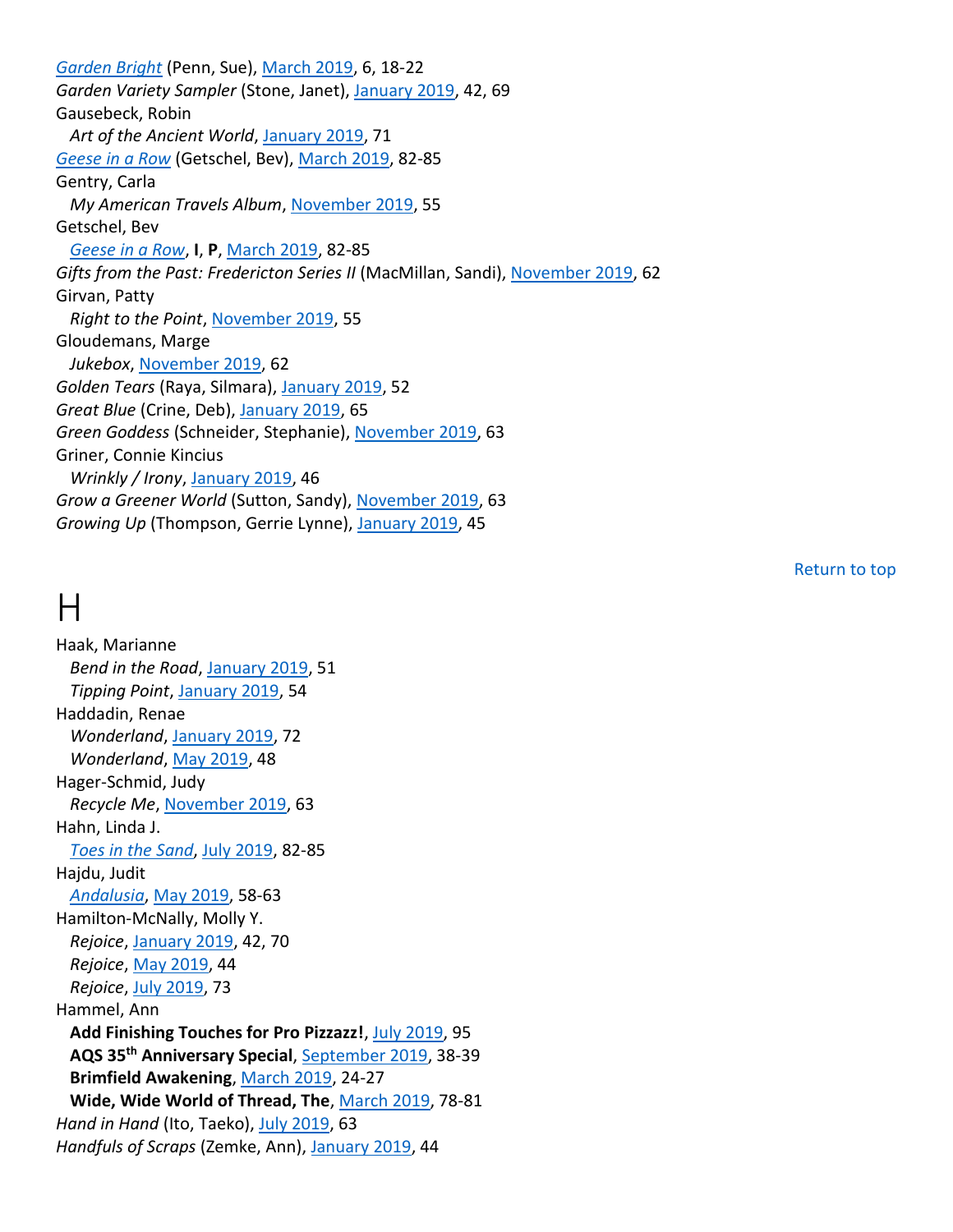*Hang Out – 8 Points Star* (Chen, Tsui Hua), January 2019, 44 Hansen, Klaudeen *Delectable Mountain*, March 2019, 64-65 *Twisting Paths*, March 2019, 67 Hartman, Barbara Oliver *Nest*, January 2019, 43 *Harvest Home* (de Vries-Bodzinga, Janneke), January 2019, 46 Harvey, Kelly *Stars & Stripes*, March 2019, 8, 32 Hashimoto, Michiyo *Anniversary*, July 2019, 52 Haukom, Mary *David Cutting Stumps*, January 2019, 76 *Heart of Gold* (Allen, Amy), November 2019, 59 Heine, Laura *Songbird*, May 2019, cover, 8, 18-23 **Helen's Hints: Blending Straight Lines and Curves** (Squire, Helen), July 2019, 96-97 **Helen's Hints: By the Sea, By the Sea…By the Beautiful Sea.** (Squire, Helen), September 2019, 88-89 **Helen's Hints: Flower Patterns – It's Spring Somewhere!** (Squire, Helen), January 2019, 88-89 **Helen's Hints: Leigh's Flowers – A Greenhouse of Beauty!** (Squire, Helen), March 2019, 86-87 **Helen's Hints: Organizing Patterns Simplifies Selection** (Squire, Helen), November 2019, 88-89 **Helen's Hints: Sunbeams Through the Window** (Squire, Helen), May 2019, 88-89 *Hello Gourd-geous* (Sheppard, Wendy), September 2019, 18-25 Hering, Antonia *Jingle Bells*, July 2019, 49 *Hero's Weave, A* (Taylor, Dennis), March 2019, 35 *Herons Garden* (Smith, Susan), January 2019, 40 *Hibiscus Bouquet* (Iida, Naomi), July 2019, 65 *High Noon on Coyote* (Lacy, Kimberly), January 2019, 56 Hill, Nikki *Bobbin, the Bold*, January 2019, 50 Hobbs Bonded Fibers **What's Inside Matters**, September 2019, 45 Hobbs, Janice *Sleepy Time Gal*, March 2019, 32 Holly, Pat **I Am AQS: Pat Holly**, September 2019, 98 *Turkish Treasures*, September 2019, 98 *Home is Where the Heart Is* (Day, Stacey), January 2019, 14, web only Hoot, Ginny *Popping It Up*, November 2019, 62 Horsford, Jennifer *Reflections of Love*, July 2019, 54 Horton, Ann *Lessons in Botany & Entomology*, May 2019, 47 *String Quartet*, January 2019, 43 Hovel, Gloria *Opel*, November 2019, 62 Howe, Michelle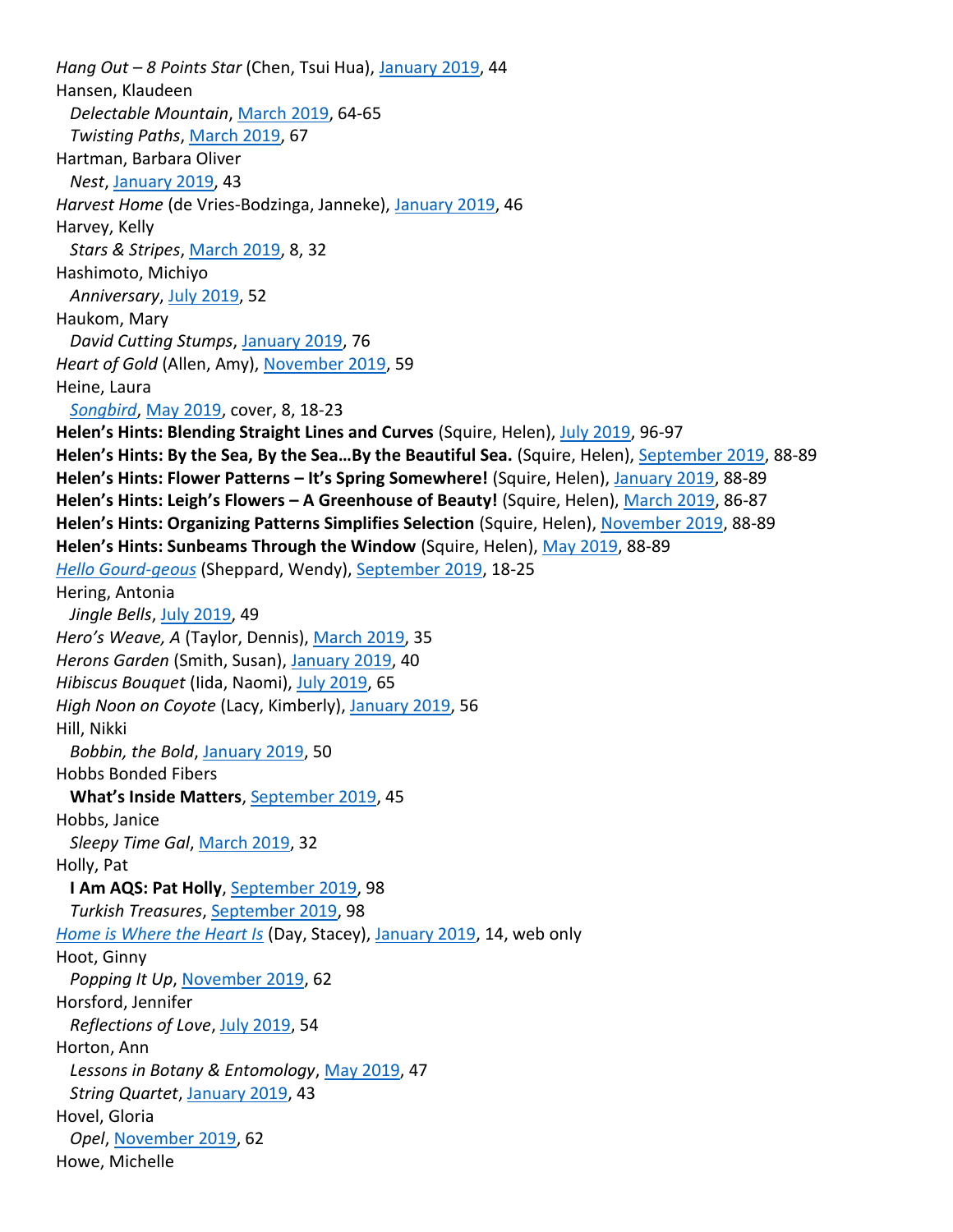*Agnes's Bad Hair Day*, November 2019, 63 Hutchison, Jan *First Frost*, July 2019, 71 *Magnetic Attraction*, January 2019, 75 *Magnetic Attraction*, May 2019, 51 *Magnetic Attraction*, July 2019, 46, 77 *Spot On!*, July 2019, 51 *Spot On!*, November 2019, 56 *Hwasung Fortress: Suwon Hwasung Version* 2 (Jang, Mikyung), January 2019, 71

Return to top

I **I Am AQS: Caryl Bryer Fallert-Gentry**, March 2019, 97-98 **I Am AQS: Joanne Baeth**, May 2019, 98 **I Am AQS: Judi Madsen**, July 2019, 106 **I Am AQS: Marilyn Badger**, November 2019, 98 **I Am AQS: Pat Holly**, September 2019, 98 **I Am AQS: Peggy Dew**, January 2019, 98 *I Am Not Perfect and That Is OK* (Wolfe, Victoria Findlay & Pagliai, Shelly), September 2019, 28 *I Hope You Dance* (Curran, Sandy), January 2019, 78 Iida, Naomi *Hibiscus Bouquet*, July 2019, 65 Imai, Toshiko *Days Spent with Baltimore, The*, July 2019, 47 *In Full Bloom* (Pfeil, Claudia), July 2019, 55 Inman, Kathryn *Oriental Fantasy*, September 2019, 38 *Insanity* (Vierra, Kris), July 2019, 93 **Intuitive Design** (Newman, Velda), September 2019, 50-51 *Is She Ready Yet?* (Proffetty, Heidi), July 2019, 62 *It Isn't Easy Being Green* (Batterman, Holly), November 2019, 62 Ito, Taeko

*Hand in Hand*, July 2019, 63

Return to top

#### J

Jackson, Laura *Sewing Still Life Lichtenstein Style*, November 2019, 62 Jang, Mikyung *Hwasung Fortress: Suwon Hwasung Version* 2, January 2019, 71 *Jingle Bells* (Hering, Antonia), July 2019, 49 Johnson, Linda *Taylor and Dream*, November 2019, 63 Jones, Kat *Sunshine*, January 2019, 36 *Joy in the Journey* (Phelps, Lahala), July 2019, 74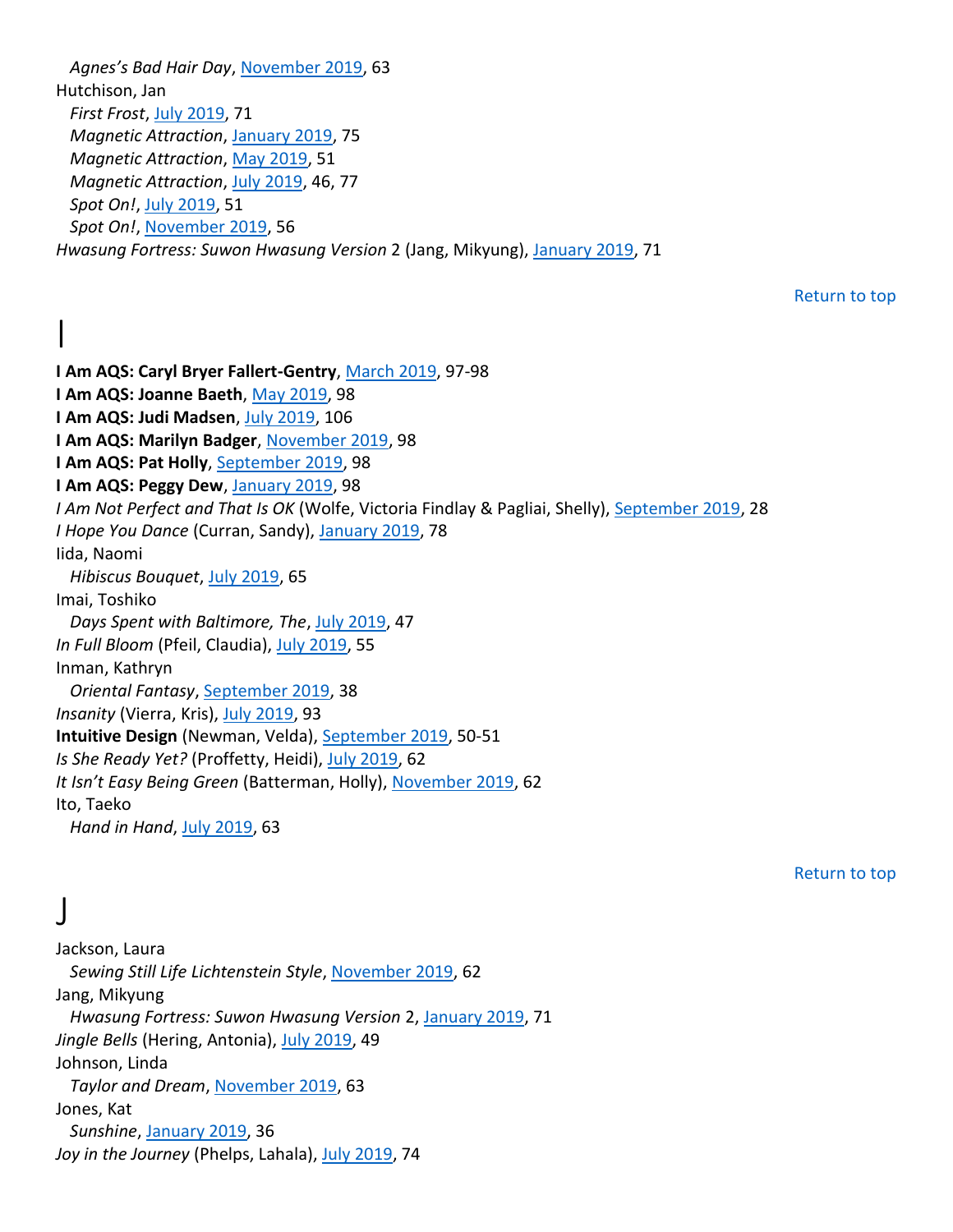*Joy of Spring* (Perry, Jackie), January 2019, 48 *Joyful* (Russell, Denise), March 2019, 36-41 *Jukebox* (Gloudemans, Marge), November 2019, 62 Jump, The (Bono, Cristina Arcenegui), May 2019, 52 *Jump, The* (Bono, Cristina Arcenegui), July 2019, 64 *Just Around the Corner* (Schillig, Beth), January 2019, 76

## K

Kamura, Kazue *La Vie En Rose*, July 2019, 58 *Karma Chameleon* (Cleveland, Trudy), November 2019, 62 Kawakami, Ayako *Kirara's Garden Party*, January 2019, 37, 73 *Kirara's Garden Party*, May 2019, 42 *Kirara's Garden Party*, July 2019, 74 Kennedy, Lori **My Line with Lori Kennedy: Go Fish!**, January 2019, 92-94 **My Line with Lori Kennedy: Plenty of Sunshine**, July 2019, 100-102 **My Line with Lori Kennedy: The Shaggy Dog**, March 2019, 92-94 **My Line with Lori Kennedy: The Songbird**, September 2019, 92-94 **My Line with Lori Kennedy: The Spider and Her Web**, November 2019, 92-94 **My Line with Lori Kennedy: The Swirling Star**, May 2019, 92-94 Kerestes, Cheryl *Pear Drops*, January 2019, 66 Khan, Barbara *My Passionate Obsession*, May 2019, 51 Kido, Noriko *Past and Future Meet*, July 2019, 53 Kiefner, Karla *Merle's Bouquet*, September 2019, 6, 84-87 Kim, Hyesook *Scenery of Gameunsa Temple, The*, January 2019, 46 *Kirara's Garden Party* (Kawakami, Ayako), January 2019, 37, 73 *Kirara's Garden Party* (Kawakami, Ayako), May 2019, 42 *Kirara's Garden Party* (Kawakami, Ayako), July 2019, 74 *Kitty Kate* (McArthur, Pauline), January 2019, 17 Klop, Carla *Me and My Shadow*, March 2019, cover, 8, 42-46 Kobori, Shigeko *La Vie En Rose*, July 2019, 58 Koehler, Robin *Robin's Wreath*s: Part 4 of 5, January 2019, 84-87 *Robin's Wreath*s: Part 5 of 5, March 2019, 68-71 *Winterkin*, November 2019, 6, 24-31 Korengold, Barbara

Return to top

*Threads of Friendship (Carol's Gift)*, January 2019, 68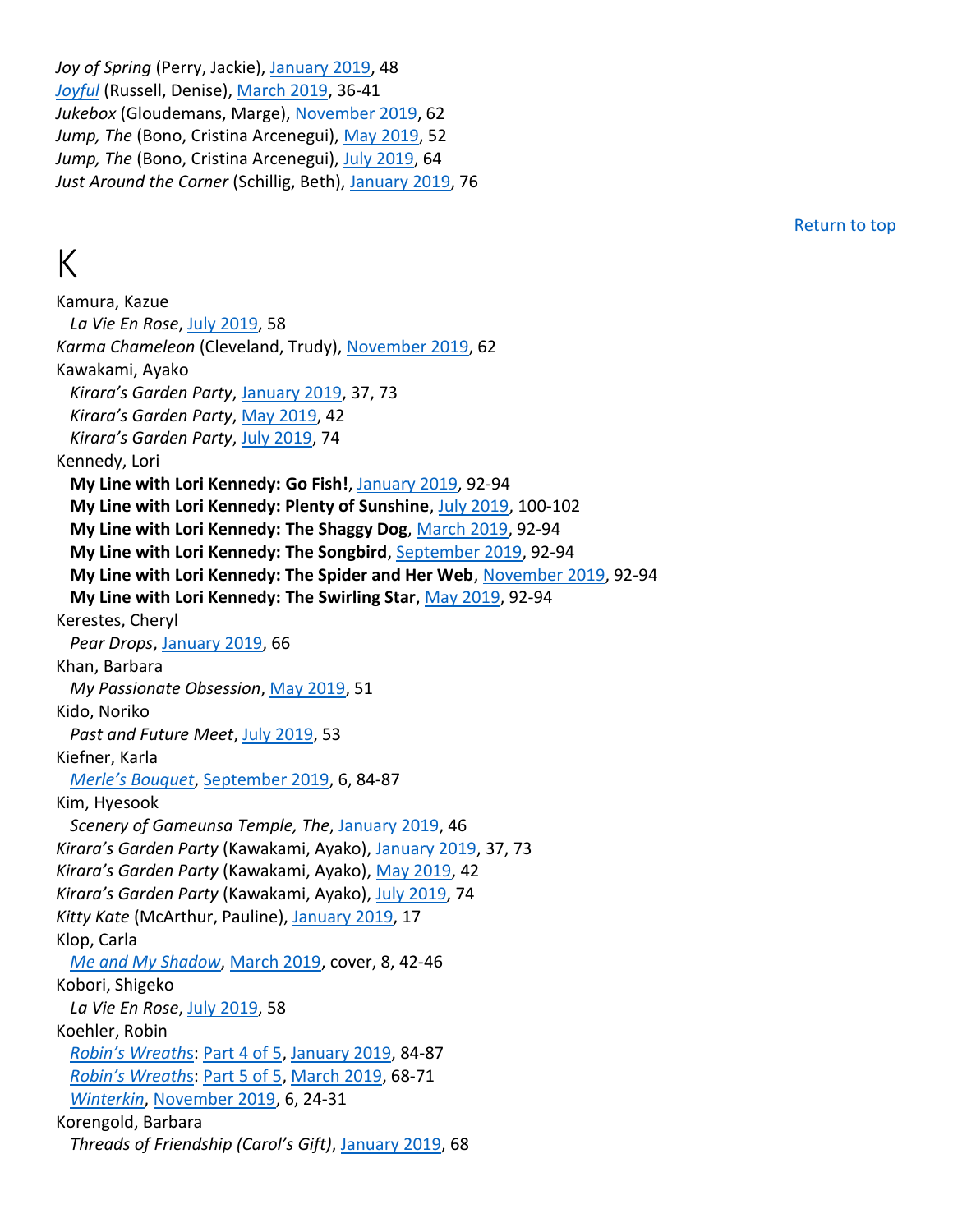Kouba, Jamie *Amalfi Memories*, January 2019, 49 Kunkel, Jackie *Pass Mountain*, September 2019, 58-61 *Sparkle & Shine*, May 2019, 6, 64-69

L

Return to top

*La Vie En Rose* (Yamada, Mie, Chiba, Keiko, Kobori, Shigeko, Saito, Aiko, Sakaguchi, Yoko, Tomizawa, Mariko, Kamura, Kazue, & Nakajima, Miho), July 2019, 58 Lacy, Kimberly *High Noon on Coyote*, January 2019, 56 *Paleo Puzzle*, January 2019, 41 *Wave on Coyote Buttes, The*, January 2019, 78 Ladies of the Sea (Tchou, Shirley), November 2019, 55 Langford, Betsey *30 Days of Birds*, May 2019, 14, web only *30 Days of Hearts*, March 2019, 15, web only *Country Days Barn Series*, January 2019, 15, web only *Paducah Sewalong: Double Wedding Ring Sampler*, May 2019, 14, web only *Paducah Sewalong: Double Wedding Ring Sampler*, September 2019, 14, web only *Lateral Ascension* (Beaver, Cassandra Ireland), July 2019, 72 Lauer, Ann *Classy Cats' Christmas*, November 2019, 76-80 *Lepidopteran #5* (Fallert-Gentry, Caryl Bryer), March 2019, 97 *Lessons in Botany & Entomology* (Horton, Ann), May 2019, 47 Lethbridge, Leanne Chahley *Smile*, May 2019, 10 **Letter From Bill Schroeder, A** (Schroeder, Bill), November 2019, 46-47 *Life of Sunbonnet Girls* (Takahashi, Michiko), July 2019, 59 Lillholm, Anne *No Return*, July 2019, 78 Lischko, Toby *Framed*, March 2019, 6, 50-57 *Little Artists* (Miyama, Hiroko & Miyama, Masanobu), July 2019, 56, 76 *Little Artists* (Miyama, Hiroko & Miyama, Masanobu), November 2019, 49 *Living Coral/Dying Coral* (Menzer, Mary), November 2019, 60 *Log Cabin Quilts* (Martin, Judy), November 2019, 15, 35 **Looking Back and Looking Forward** (Wolfe, Victoria Findlay), September 2019, 26-31 Lorenz, Mary *Black Stars*, July 2019, 57 Love, Joanne *Playtime*, July 2019, 65 *Lupines* (Nordlin, Stephanie), January 2019, 55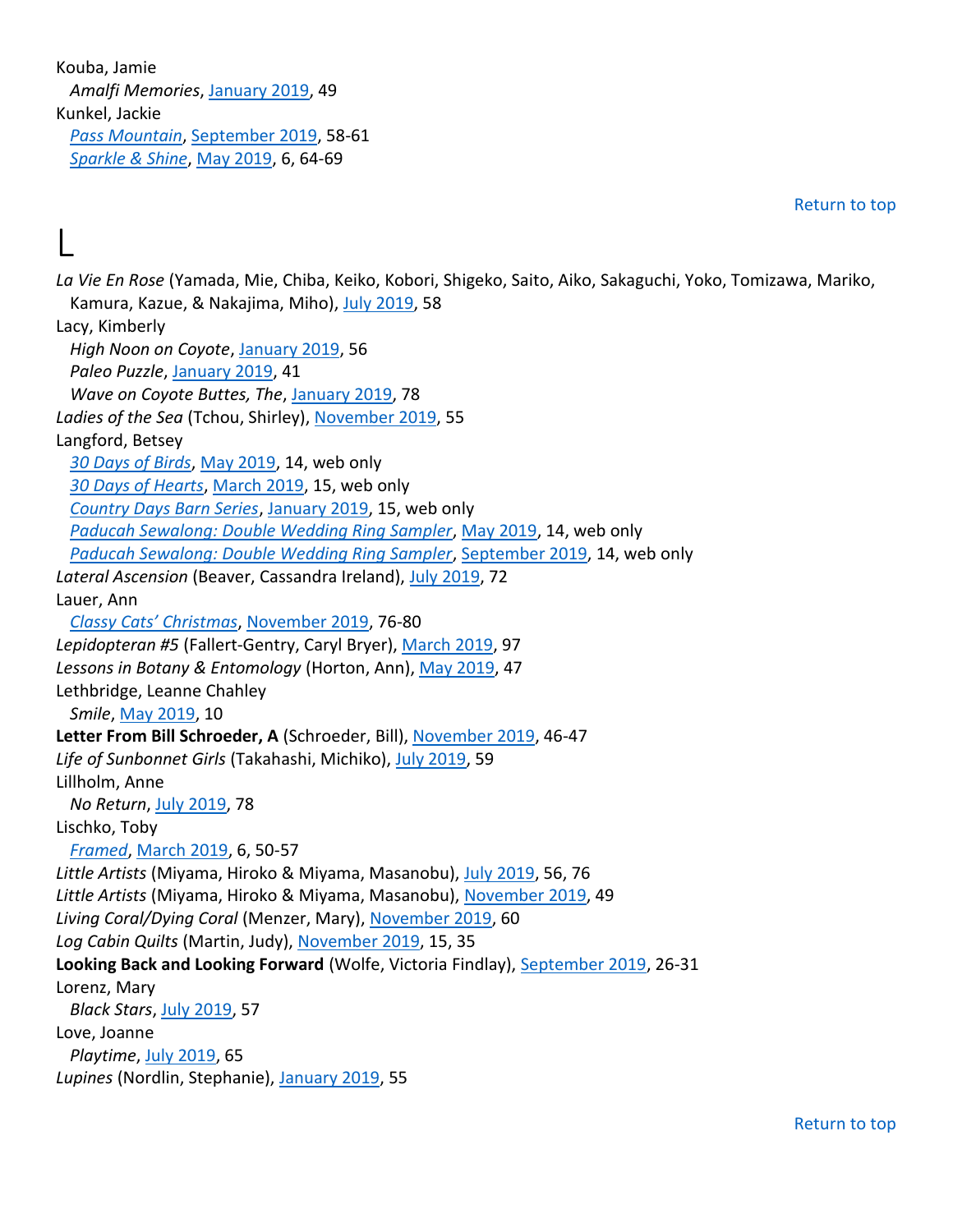# M

Mabee, Karen *Mellow Warhol*, November 2019, 63 *Macaws* (Wells, Jane), November 2019, 63 MacMillan, Sandi *Gifts from the Past: Fredericton Series II*, November 2019, 62 Madsen, Judi **I Am AQS: Judi Madsen**, July 2019, 106 *Magic of the Rose* (Vierra, Kris), July 2019, 93 *Magnetic Attraction* (Stepanek, Gail & Hutchison, Jan), January 2019, 75 *Magnetic Attraction* (Stepanek, Gail & Hutchison, Jan), May 2019, 51 *Magnetic Attraction* (Stepanek, Gail & Hutchison, Jan), July 2019, 46, 77 *Magnificent Millie* (Olson, Mary), November 2019, 56 *Majestic Flight* (Baeth, Joanne), May 2019 98 **Make Continuous Bias Binding for a Great Finish!** (Damour, Pam & Mitchell, Betty), July 2019, 105 Marchetti, Karen *Trippy*, November 2019, 62 *Marie's Treasure* (Badger, Marilyn), May 2019, 48 *Marie's Treasure* (Badger, Marilyn), July 2019, 55 *Marie's Treasure* (Badger, Marilyn), November 2019, 51 *Marigold* (Evans, Elizabeth & Evans, LiZ), September 2019, 46-49 **Marking Your Quilt Top** (Schober, Denise), March 2019, 48-49 Martelli Enterprises **From the Eye of an Employee and Proud Grandson**, September 2019, 42 Martin, Judy *All Your Favorite Songs*, November 2019, 32, 36 *America, the Beautiful*, November 2019, 34-35 *Log Cabin Quilts*, November 2019, 15, 35 *Morning Glory*, November 2019, 35 **Perfect Seam Allowance is the Ultimate Shortcut, A**, November 2019, 15 **Very Personal History of a Very Personal Quilt, A**, November 2019, 32-36 Martin, Nancy Sterett *Blowing in the Wind*, January 2019, 74 *Blowing in the Wind*, July 2019, 67 Martucci, Kim *Brimfield Meadows Block*, September 2019, 15 **Flat Back Stitch for Easier EPP, A**, September 2019, 15 McArthur, Pauline *Diggles the Dragon*, January 2019, 17 *Kitty Kate*, January 2019, 17 *Puppy Dog Pete*, January 2019, 17 McCann, Christina *Stonehenge*, January 2019, 56 McCoin, Marian *Very Blustery Day, A*, November 2019, 63 McDaniel, Becky *Circle Jubilee*, July 2019, 48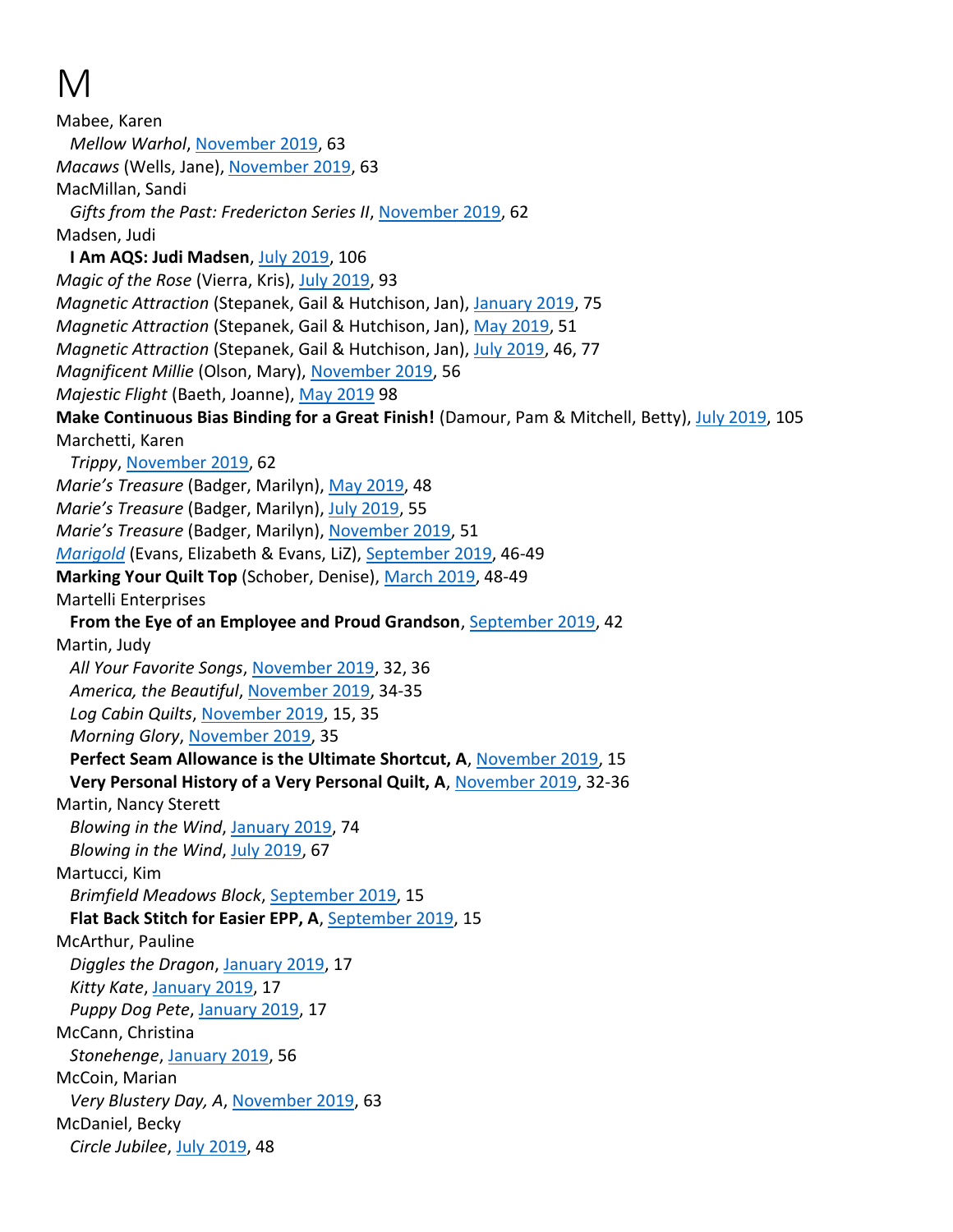McNeil, Kathy *Best of the Northwest*, January 2019, 81, 82 *More Than a Memory*, January 2019, 83 *Natural Wonders*, January 2019, 82 *Spring Harmony*, July 2019, 62 **Tips for Making Landscape Quilts**, January 2019, 80-83 *Me and My Shadow* (Klop, Carla), March 2019, cover, 8, 42-46 *Medusozoa* (Cross, Emily), January 2019, 6, 18-22 *Mellow Warhol* (Mabee, Karen), November 2019, 63 Menzer, Mary *Living Coral/Dying Coral*, November 2019, 60 *Merle's Bouquet* (Kiefner, Karla), September 2019, 6, 84-87 *Mesmerizing* (Robinson, Jodi), November 2019, 63 Microsun **Quilt Happier with Better Light**, September 2019, 42 *Midnight Fantasy #10* (Fallert-Gentry, Caryl Bryer), July 2019, 60 Minchow, Susan *Pandemonium*, July 2019, 73 *Mini Pineapple* (Weinberger, Janell), March 2019, 66 *Mini Pinnie* (Wilkin, Kitty), September 2019, 74-79 Mitchell, Betty **Make Continuous Bias Binding for a Great Finish!**, July 2019, 105 Miyama, Hiroko *Little Artists*, July 2019, 56, 76 *Little Artists*, November 2019, 49 Miyama, Masanobu *Little Artists*, July 2019, 56, 76 *Little Artists*, November 2019, 49 *Modern Drunk, The* (Robinson, Jodi), July 2019, 57 *Modern Drunk, The* (Robinson, Jodi), November 2019, 60 *Modern Views* (Wolfe, Victoria Findlay), September 2019, 28 Mollon, Sandra *Seasons of Life*, July 2019, 41 *Moment in Time* (Tigner, Laurie), January 2019, 53 *Monster Love* (Dallman, Lisa), November 2019, 62 *Moonlight Garden* (Durbin, Sherry), July 2019, 51 *More Than a Memory* (McNeil, Kathy), January 2019, 83 Morgan, Joni *Celestial Hoe Down*, January 2019, 52 *Morning Glory* (Martin, Judy), November 2019, 35 *Morning Rain* (Entsminger, Sarah), July 2019, 60 Muñoz, Isabel *Atrapasuenos (Dreamcatcher)*, January 2019, 52 Mutsuko & 11 Friends *Pua Aloha*, July 2019, 58 *Muttons & Buttons & Pearls, Oh My!* (Stone, Janet), May 2019, 43 *Muttons & Buttons & Pearls, Oh My!* (Stone, Janet), July 2019, cover, 8, 38, 95 *My American Travels Album* (Gentry, Carla), November 2019, 55 **My Line with Lori Kennedy: Go Fish!** (Kennedy, Lori), January 2019, 92-94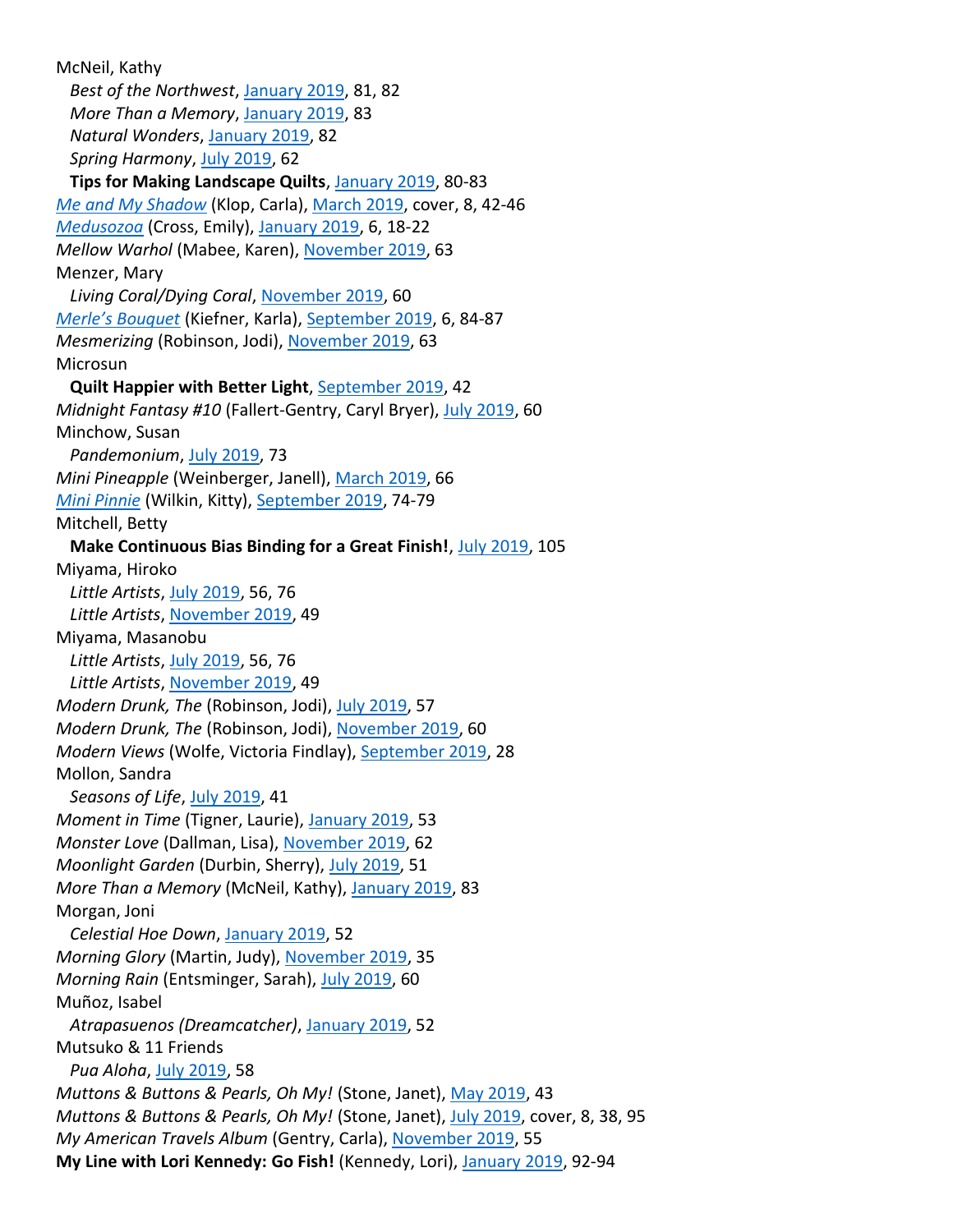**My Line with Lori Kennedy: Plenty of Sunshine** (Kennedy, Lori), July 2019, 100-102 **My Line with Lori Kennedy: The Shaggy Dog** (Kennedy, Lori), March 2019, 92-94 **My Line with Lori Kennedy: The Songbird** (Kennedy, Lori), September 2019, 92-94 **My Line with Lori Kennedy: The Spider and Her Web** (Kennedy, Lori), November 2019, 92-94 **My Line with Lori Kennedy: The Swirling Star** (Kennedy, Lori), May 2019, 92-94 *My Passionate Obsession* (Khan, Barbara), May 2019, 51 *My Secret Garden* (Solomon Gunn, Margaret), July 2019, 55 *My Secret Garden* (Solomon Gunn, Margaret), November 2019, 56 Myers, Claudia Clark *Christmas in St. Andrews*, November 2019, cover, 8, 98

Return to top

## N

Nakajima, Miho *La Vie En Rose*, July 2019, 58 *Natural Wonders* (McNeil, Kathy), January 2019, 82 Naylor, Philippa *Circuit Training*, July 2019, 43 Nemesh, Bethanne *Flight of Fancy*, July 2019, 26 *Pictorial Yarn Couched Needle Book, A*, July 2019, 27-31 **Pictorial Yarn Couching**, July 2019, 24-26 *Solitaire*, January 2019, 78 *Solitaire*, July 2019, 26 *Song of Summer*, January 2019, 50, 75 *Song of Summer*, July 2019, 76 *Nest* (Hartman, Barbara Oliver), January 2019, 43 *Neutrality* (Stone, Karen K.), January 2019, 55 Newman, Velda **Intuitive Design**, September 2019, 50-51 *Tulip Time*, September 2019, 50-57 *No Return* (Lillholm, Anne), July 2019, 78 Nooney, Mary Anne *Cinco de Mayo Anew*, January 2019, 77 Nordlin, Stephanie *Lupines*, January 2019, 55 Nufer, Beth *Diamond Effervescence*, May 2019, 48 *Diamond Effervescence*, July 2019, 68 *Diamond Effervescence*, November 2019, 54

## O

*Oh Be Joyful!* (Seitz-Krug, Cindy), July 2019, 50 *Ohio Snowball* (Perrigo, Christine), January 2019, 51 *Old Friends* (Daurio, Sue), January 2019, 45

Return to top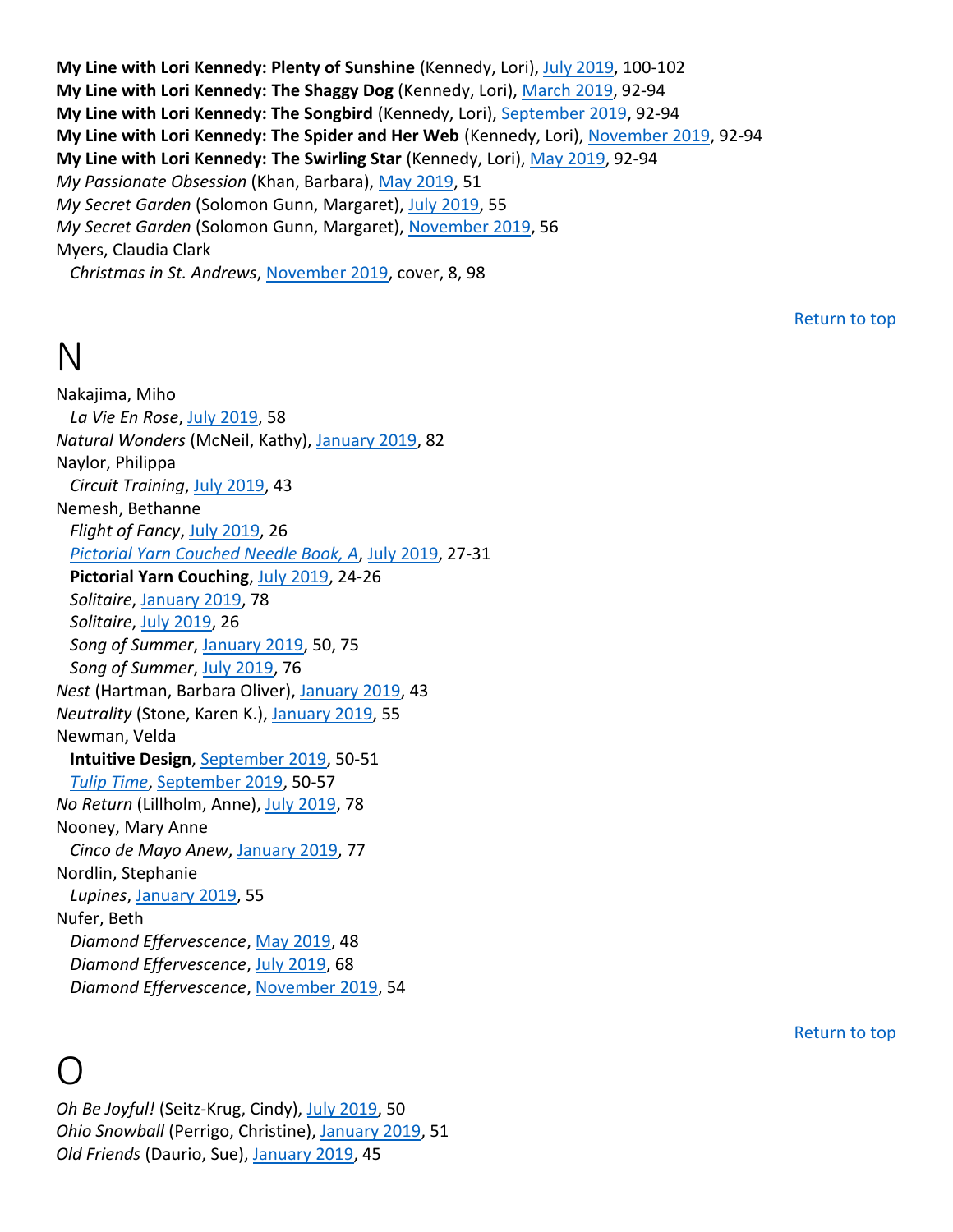*Old Glory Quilt* (Breiner, Elaine S.), March 2019, 32 Olson, Mary *Magnificent Millie*, November 2019, 56 *On Thin Ice* (Crine, Deb), July 2019, 62, 75 *Once Upon a Time* (Bélanger, Lise), January 2019, 33 *Once Upon a Time* (Bélanger, Lise), May 2019, 50 *One of a Kind* (Wolfe, Victoria Findlay & Pagliai, Shelly), September 2019, cover, 8, 26-27 *One Rolled Over* (Fitzgerald, Gyleen X.), July 2019, 8, 86-91 Oneto, Carolina *Vibrato*, July 2019, 57 *Opel* (Hovel, Gloria), November 2019, 62 *Orange Orchard Trails* (Bacon, Jenny), January 2019, 49, 73 *Oriental Fantasy* (Inman, Kathryn), September 2019, 38 Other Technique *Asymmetry in Motion* (Garber, Gail), **I**, **OT**, November 2019, 38-45 *Pictorial Yarn Couched Needle Book, A* (Nemesh, Bethanne), **I**, **EM**, **OT**, July 2019, 27-31 *Tulip Time* (Newman, Velda), **E**, **A**, **OT**, September 2019, 50-57 Otomo, Naomi *Paradise of Flowers and Fountains*, November 2019, 52 Otos, Marva-Lee *Your Place or Mine*, July 2019, 51 *Out of the Blue* (Garber, Gail & Cavanaugh, Tisha), November 2019, 8, 38-45

Return to top

#### P

Pabst, Amy *Tight Pineapple*, July 2019, 65 *Paducah Sewalong: Double Wedding Ring Sampler* (Langford, Betsey), May 2019, 14, web only *Paducah Sewalong: Double Wedding Ring Sampler* (Langford, Betsey), September 2019, 14, web only Pagliai, Shelly *Cascade*, September 2019, 29 *Dancing Legs*, September 2019, 31 *I Am Not Perfect and That Is OK*, September 2019, 28 *One of a Kind*, September 2019, cover, 8, 26-27 *Texture, Travel, and Happiness: Life of Experiences and the Responsibilities of Dreams*, September 2019, 8, 30 Painter, Loretta *Tranquil Spaces 3*, July 2019, 54 *Paleo Puzzle* (Lacy, Kimberly), January 2019, 41 Palmer, Frank *Cloudy Day, A*, September 2019, 29 *Pow!*, September 2019, 28 *Pandemonium* (Minchow, Susan), July 2019, 73 *Paradise of Flowers and Fountains* (Otomo, Naomi), November 2019, 52 Parsons, Nancy *Serendipity*, November 2019, 63 *Pass Mountain* (Kunkel, Jackie), September 2019, 58-61 *Past and Future Meet* (Kido, Noriko), July 2019, 53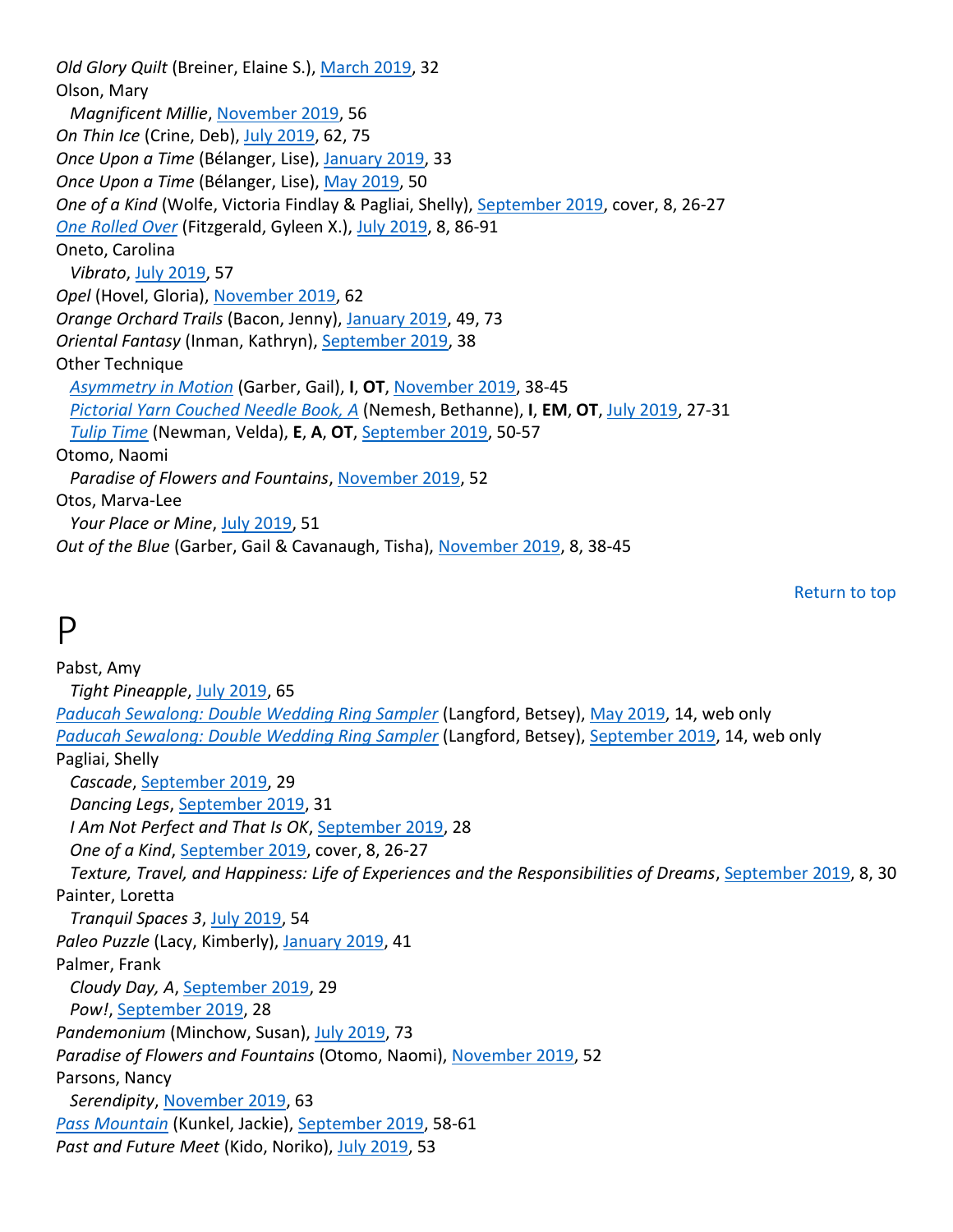*Pear Drops* (Kerestes, Cheryl), January 2019, 66 Pellman, Rachel T. *Succulents Wall Quilt*, September 2019, 16 Penn, Sue *Garden Bright*, March 2019, 6, 18-22 **Perfect Seam Allowance is the Ultimate Shortcut, A** (Martin, Judy), November 2019, 15 Perrigo, Christine *Ohio Snowball*, January 2019, 51 Perry, Jackie *Joy of Spring*, January 2019, 48 *Persistence* (Solomon Gunn, Margaret), May 2019, 51 *Persistence* (Solomon Gunn, Margaret), November 2019 59 Petrocelli, Angela *Celtic Migration*, July 2019, 72 Pfeil, Claudia *Boteth Symphony*, January 2019, 47 *Boteth Symphony*, July 2019, 73 *In Full Bloom*, July 2019, 55 Pfeil, Tami *Bubbles & Fizz Floor Canvas*, January 2019, 24-27 Phelps, Lahala *Joy in the Journey*, July 2019, 74 *Photographer, The* (Botel, Constanze), May 2019, 53 *Pictorial Yarn Couched Needle Book, A* (Nemesh, Bethanne), July 2019, 27-31 Pictorial Yarn Couching (Nemesh, Bethanne), July 2019, 24-26 Pieced *Andalusia* (Hajdu, Judit), **I**, **P**, May 2019, 58-63 *Around the Fireplace* (Russell, Denise), **I**, **A**, **P**, November 2019, 82-87 *Balancing Act* (Foltz, Jennifer & Steere, Toni), **E**, **P**, July 2019, 80-81 *Boxed In* (Sheppard, Wendy), **I**, **P**, January 2019, 6, 58-62 *Bubbles & Fizz Floor Canvas* (Pfeil, Tami), **E**, **P**, January 2019, 24-27 *Butterflogs* (Eckmeier, Karen), **E**, **P**, May 2019, 8, 36-39 *Caged Diamonds* (Rhine, Marjorie), **I**, **P**, May 2019, 78-83 *Canoe Sparkler* (Schaefer, Sylvia), **E**, **P**, November 2019, 20-23 *Classy Cats' Christmas* (Lauer, Ann), **E**, **P**, November 2019, 76-80 *Country Days Barn Series* (Langford, Betsey), **E**, **P**, **W**, January 2019, 15, web only *Crossover* (Rhine, Marjorie), **E**, **P**, January 2019, 28-31 *Felicity* (Sheppard, Wendy), **E**, **P**, May 2019, 84-87 *Framed* (Lischko, Toby), **I**, **P**, March 2019, 6, 50-57 *Garden Bright* (Penn, Sue), **E**, **P**, March 2019, 6, 18-22 *Geese in a Row* (Getschel, Bev), **I**, **P**, March 2019, 82-85 *Hello Gourd-geous* (Sheppard, Wendy), **I**, **P**, September 2019, 18-25 *Home is Where the Heart Is* (Day, Stacey), **C**, **P**, **W**, January 2019, 14, web only *Joyful* (Russell, Denise), **E**, **P**, March 2019, 36-41 *Marigold* (Evans, Elizabeth & Evans, LiZ), **E**, **P**, September 2019, 46-49 *Me and My Shadow* (Klop, Carla), **I**, **P**, March 2019, cover, 8, 42-46 *Medusozoa* (Cross, Emily), **I**, **FP**, **P**, January 2019, 6, 18-22 *Merle's Bouquet* (Kiefner, Karla), **E**, **A**, **P**, September 2019, 6, 84-87 *Mini Pinnie* (Wilkin, Kitty), **E**, **FP**, **P**, September 2019, 74-79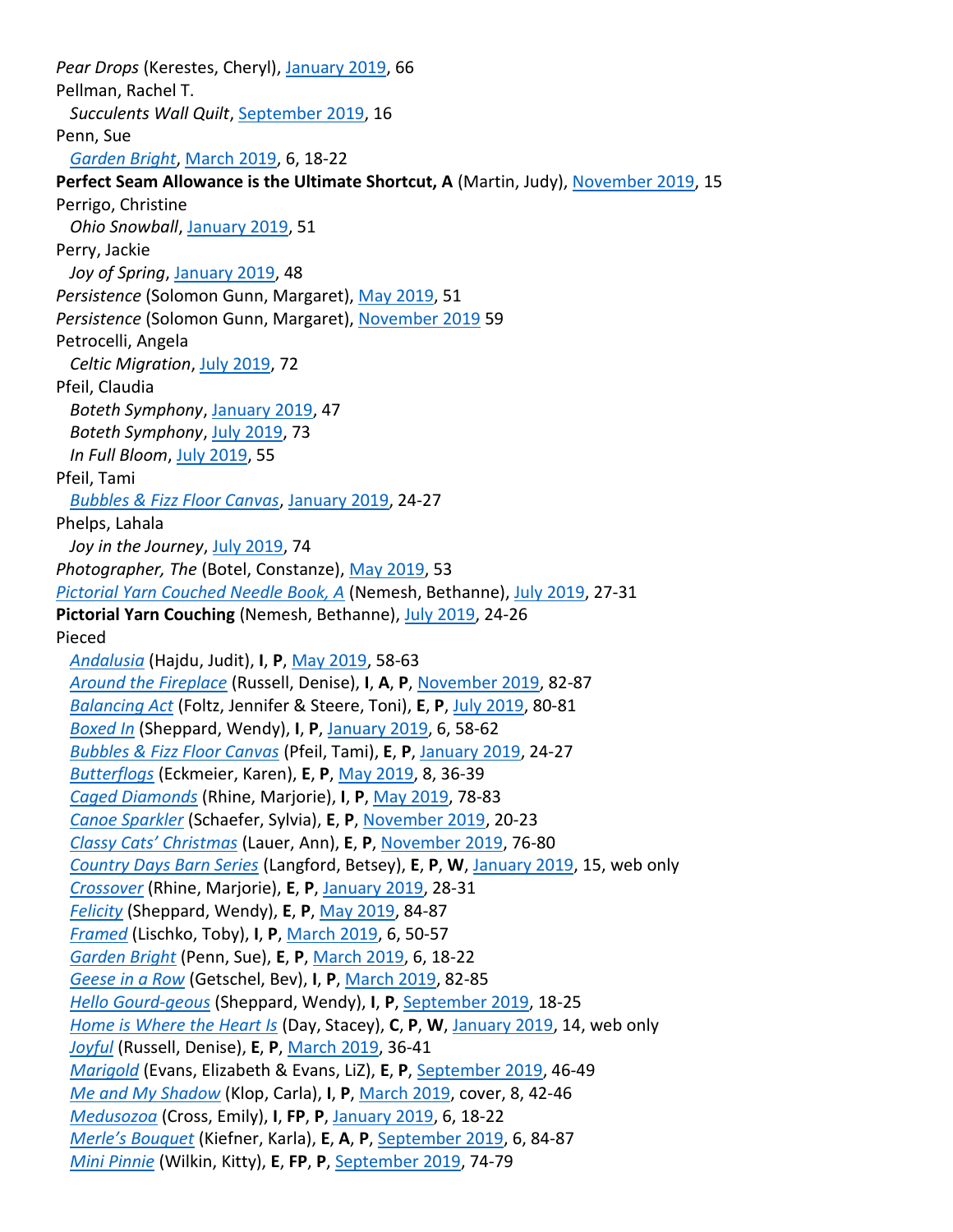*One Rolled Over* (Fitzgerald, Gyleen X.), **E**, **P**, July 2019, 8, 86-91 *Paducah Sewalong: Double Wedding Ring Sampler* (Langford, Betsey), **E**, **P**, May 2019, 14, web only *Pass Mountain* (Kunkel, Jackie), **E**, **FP**, **P**, September 2019, 58-61 *Peregrine's Compass* (Garber, Gail, Cosby, Dagny, & Cosby, Alex), **I**, **P**, May 2019, 8, 70-77 *Pinkertown* (Day, Stacey), **E**, **P**, May 2019, 6, 24-28 *Poinsettia* (Day, Stacey), **I**, **P**, November 2019, 8, 70-75 *Robin's Wreath*s: Part 4 of 5 (Koehler, Robin), **I**, **A**, **P**, January 2019, 84-87 *Robin's Wreath*s: Part 5 of 5 (Koehler, Robin), **I**, **A**, **P**, March 2019, 68-71 *Rustling Leaves* (Willingham, Margaret Brewster), **I**, **A**, **P**, November 2019, 64-69 *Sparkle & Shine* (Kunkel, Jackie), **E**, **P**, May 2019, 6, 64-69 *Star Bright* (Schaefer, Sylvia), **I**, **P**, July 2019, 16, 18-23 *Summerhouse* (Rhine, Marjorie), **C**, **P**, July 2019, 8, 32-37 *Sunny Shores* (Stanley, Deb), **E**, **P**, March 2019, 58-62 *Sunnyside Lane* (Russell, Denise), **I**, **P**, May 2019, 30-35 *Toes in the Sand* (Hahn, Linda J.), **E**, **P**, July 2019, 82-85 *Twinkling Star* (Day, Stacey), **E**, **P**, September 2019, 80-82 *Two Way Street* (Wolfe, Victoria Findlay), **E**, **P**, September 2019, 6, 32-36 *Wheels & Shields* (Rhine, Marjorie), **E**, **P**, March 2019, 28-31 *Zen Life* (Russell, Denise), **I**, **P**, September 2019, 8, 62-67 *Zinnia* (Day, Stacey), **C**, **P**, January 2019, 15 *Pinkertown* (Day, Stacey), May 2019, 6, 24-28 *Plain and Simple* (Robinson, Jodi), July 2019, 64 *Playful Spirals* (Ricci, Helia), November 2019, 63 *Playtime* (Love, Joanne), July 2019, 65 *Pleased to Meet You… Hope You Guess My Name* (Virtue, Barbara), November 2019, 58 *Poinsettia* (Day, Stacey), November 2019, 8, 70-75 *Popping It Up* (Hoot, Ginny), November 2019, 62 Pow! (Wolfe, Victoria Findlay & Palmer, Frank), September 2019, 28 Pregger, Heather *Wild Thing (Tuning Fork #36)*, January 2019, 56 **Press, Trim, Sew…Do It Again!** (Garber, Gail), May 2019, 70-71 Proffetty, Heidi *Is She Ready Yet?*, July 2019, 62 *Protecting the Flame* (Snow, Sandi), May 2019, 52 *Protecting the Flame* (Snow, Sandi), July 2019, 60 *Pua Aloha* (Mutsuko & 11 Friends), July 2019, 58 *Puppy Dog Pete* (McArthur, Pauline), January 2019, 17

Return to top

## $\overline{Q}$

#### **Quilting**

**Helen's Hints: Blending Straight Lines and Curves** (Squire, Helen), July 2019, 96-97 **Helen's Hints: By the Sea, By the Sea…By the Beautiful Sea.** (Squire, Helen), September 2019, 88-89 **Helen's Hints: Flower Patterns – It's Spring Somewhere!** (Squire, Helen), January 2019, 88-89 **Helen's Hints: Leigh's Flowers – A Greenhouse of Beauty!** (Squire, Helen), March 2019, 86-87 **Helen's Hints: Organizing Patterns Simplifies Selection** (Squire, Helen), November 2019, 88-89 **Helen's Hints: Sunbeams Through the Window** (Squire, Helen), May 2019, 88-89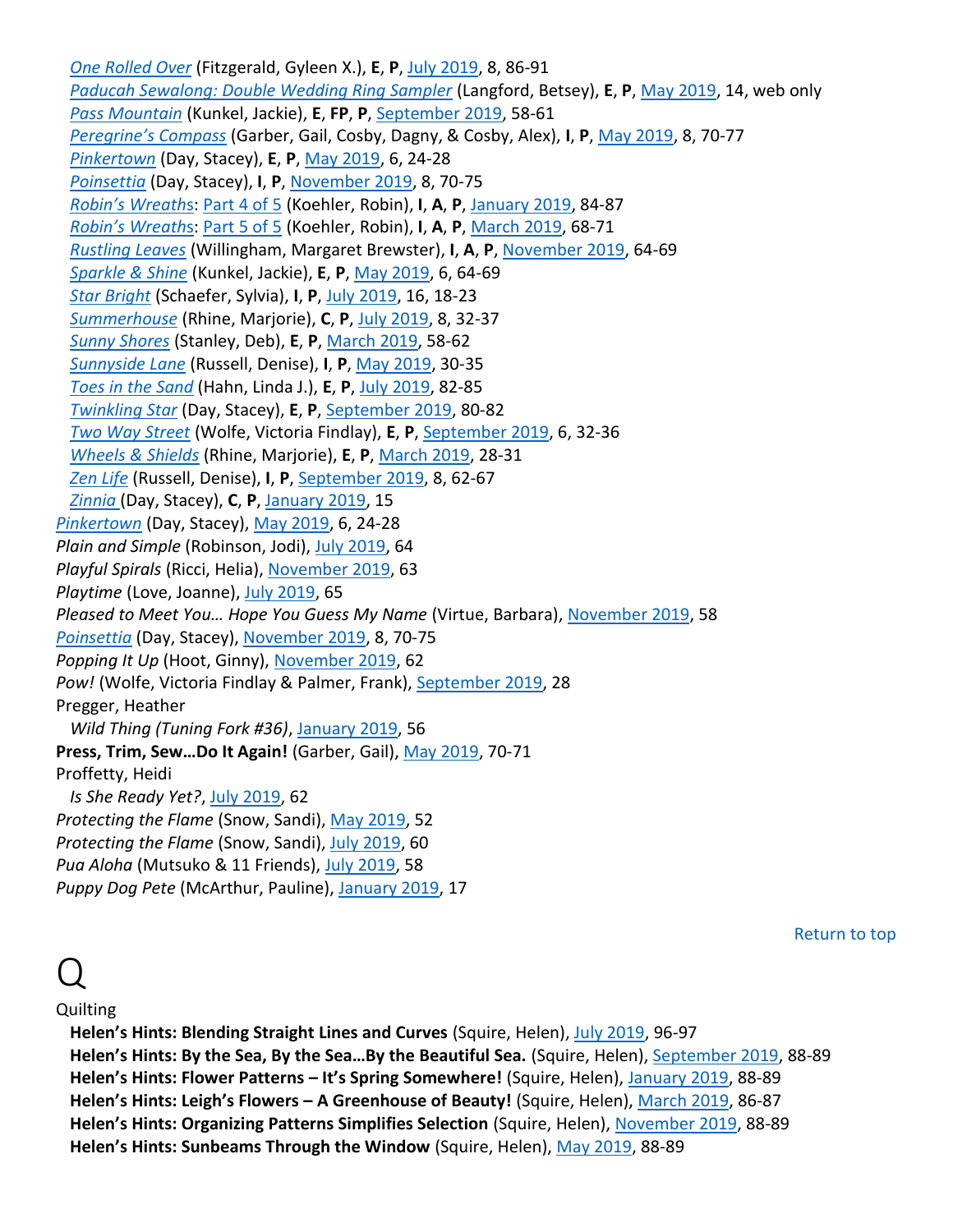**My Line with Lori Kennedy: Go Fish!** (Kennedy, Lori), January 2019, 92-94 **My Line with Lori Kennedy: Plenty of Sunshine** (Kennedy, Lori), July 2019, 100-102 **My Line with Lori Kennedy: The Shaggy Dog** (Kennedy, Lori), March 2019, 92-94 **My Line with Lori Kennedy: The Songbird** (Kennedy, Lori), September 2019, 92-94 **My Line with Lori Kennedy: The Spider and Her Web** (Kennedy, Lori), November 2019, 92-94 **My Line with Lori Kennedy: The Swirling Star** (Kennedy, Lori), May 2019, 92-94 **Quilt Happier with Better Light** (Microsun), September 2019, 43 *Quilt of Valor* (Birky, Sadie), March 2019, 33 Quilt Seminars at Sea **Quilt Seminars at Sea**, September 2019, 42 **Quilt Seminars at Sea** (Quilt Seminars at Sea), September 2019, 43 **Quilts of Valor: A 50 State Salute** (Reich, Sue), March 2019, 32-35

Return to top

## R

*Race to the Summit* (Villeneuve, Brigitte), July 2019, 48 Radabaugh, Kim *Ruffled Roses*, July 2019, 52 *Rainbow City* (Victor, Claire), January 2019, 54 *Rainbow of Hope* (Steuxner, Simone), July 2019, 50 *Raise the Roof* (Beaver, Cassandra Ireland), January 2019, 51 Rasnake, Audra *Between Heaven and Earth*, January 2019, 42 Raya, Silmara *Golden Tears*, January 2019, 52 *Recycle Me* (Hager-Schmid, Judy), November 2019, 63 *Red Rosework* (Byrne, Michaela), July 2019, 61, 77 *Red, White and Blue and Scrappy Too* (Emmell, Andre), March 2019, 32 *Reflections of Love* (Horsford, Jennifer), July 2019, 54 Reich, Sue **Quilts of Valor: A 50 State Salute**, March 2019, 32-35 *Rejoice* (Hamilton-McNally, Molly Y.), January 2019, 42, 70 *Rejoice* (Hamilton-McNally, Molly Y.), May 2019, 44 *Rejoice* (Hamilton-McNally, Molly Y.), July 2019, 73 *Reminiscence* (Takeda, Mariko), July 2019, 39 Reynolds, Sherry *Boot Scootin' Around Texas*, May 2019, 54 *Eternal Beauty*, May 2019, 40 *Eternal Beauty*, July 2019, 6, 40, 72, 95 *Eternal Beauty*, November 2019, 6, 48 *Rhapsody's Feathered Flight* (Smith, Valorie), January 2019, 73 Rhine, Marjorie *Caged Diamonds*, May 2019, 78-83 *Crossover*, January 2019, 28-31 *Summerhouse*, July 2019, 8, 32-37 *Wheels & Shields*, March 2019, 28-31 Ricci, Helia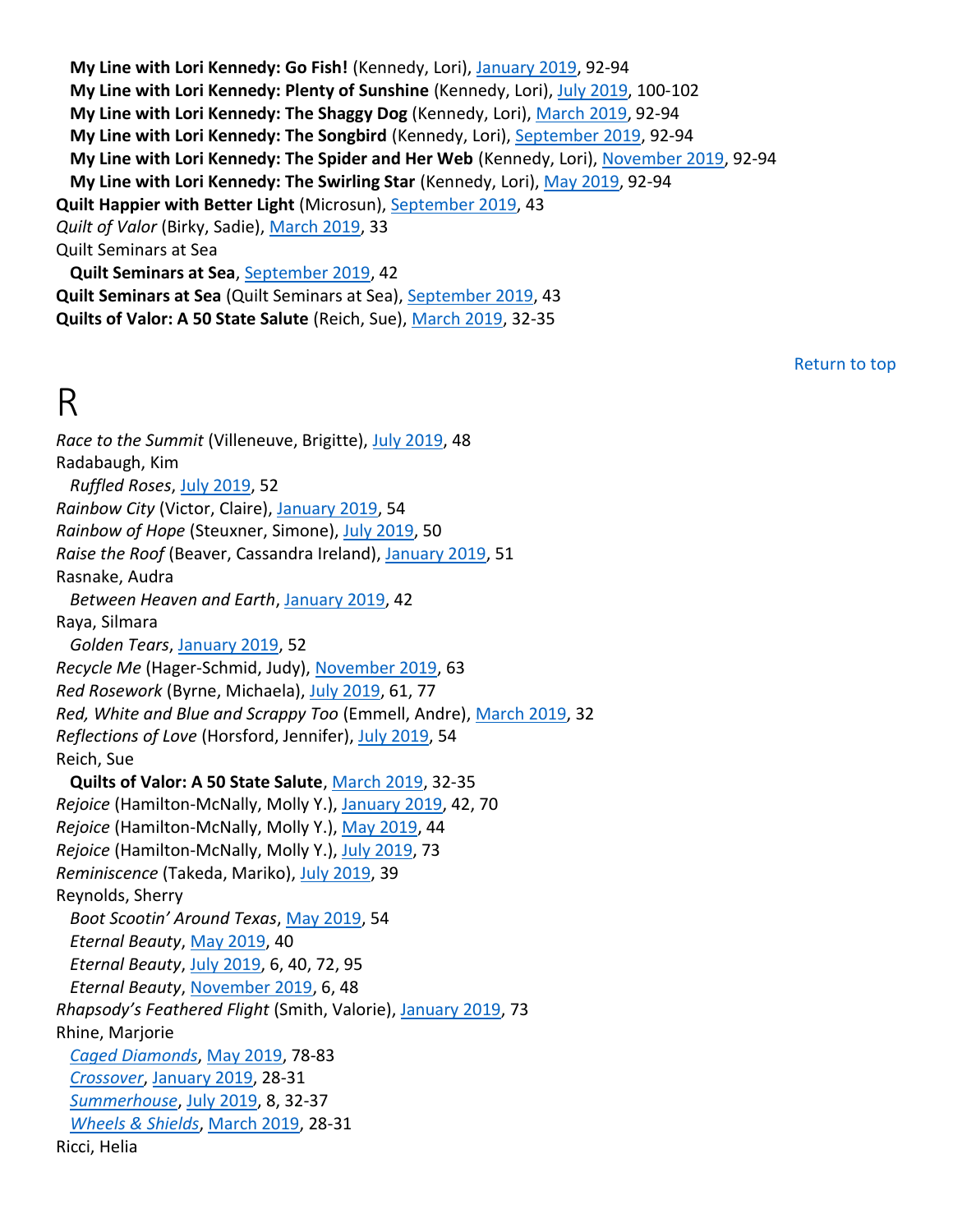*Playful Spirals*, November 2019, 63 *Right to the Point* (Girvan, Patty), November 2019, 55 *Robin's Wreath*s: Part 4 of 5 (Koehler, Robin), January 2019, 84-87 *Robin's Wreath*s: Part 5 of 5 (Koehler, Robin), March 2019, 68-71 Robinson, Jodi *Mesmerizing*, November 2019, 63 *Modern Drunk, The*, July 2019, 57 *Modern Drunk, The*, November 2019, 60 *Plain and Simple*, July 2019, 64 *Rose Parade II* (Thielfoldt, Linda M.), May 2019, 54 Roy, Linda M. *Ruffled*, May 2019, 49 *Spice of Life*, September 2019, 39 *Ruby Wedding Anniversary* (Asada, Harumi), July 2019, 53 *Ruffled* (Roy, Linda), May 2019, 49 *Ruffled Roses* (Radabaugh, Kim), July 2019, 52 Russell, Denise *Around the Fireplace*, November 2019, 82-87 *Joyful*, March 2019, 36-41 *Sunnyside Lane*, May 2019, 30-35 *Zen Life*, September 2019, 8, 62-67 Russi, Katheryn *Triangle Cascade*, March 2019, 75 **What if…?**, March 2019, 72-75 *Rustling Leaves* (Willingham, Margaret Brewster), November 2019, 64-69

## S

Saito, Aiko *La Vie En Rose*, July 2019, 58 Sakaguchi, Yoko *La Vie En Rose*, July 2019, 58 Sakai, Aki *Small Happy Crazy Quilt*, July 2019, 77 *Sapphire Waterfall* (Weinberger, Janell & Zastrow, Shelly), March 2019, 8, 66 *Sarmientite* (Stracke, Andrea), July 2019, 59 *Scenery of Gameunsa Temple, The* (Kim, Hyesook), January 2019, 46 Schaefer, Sylvia *Canoe Sparkler*, November 2019, 20-23 *Star Bright*, July 2019, 16, 18-23 Scheja, Claudia *Stars Can't Shine Without Darkness*, July 2019, 76 Schillig, Beth *Just Around the Corner*, January 2019, 76 Schneider, Stephanie *Green Goddess*, November 2019, 63 Schober, Denise

Return to top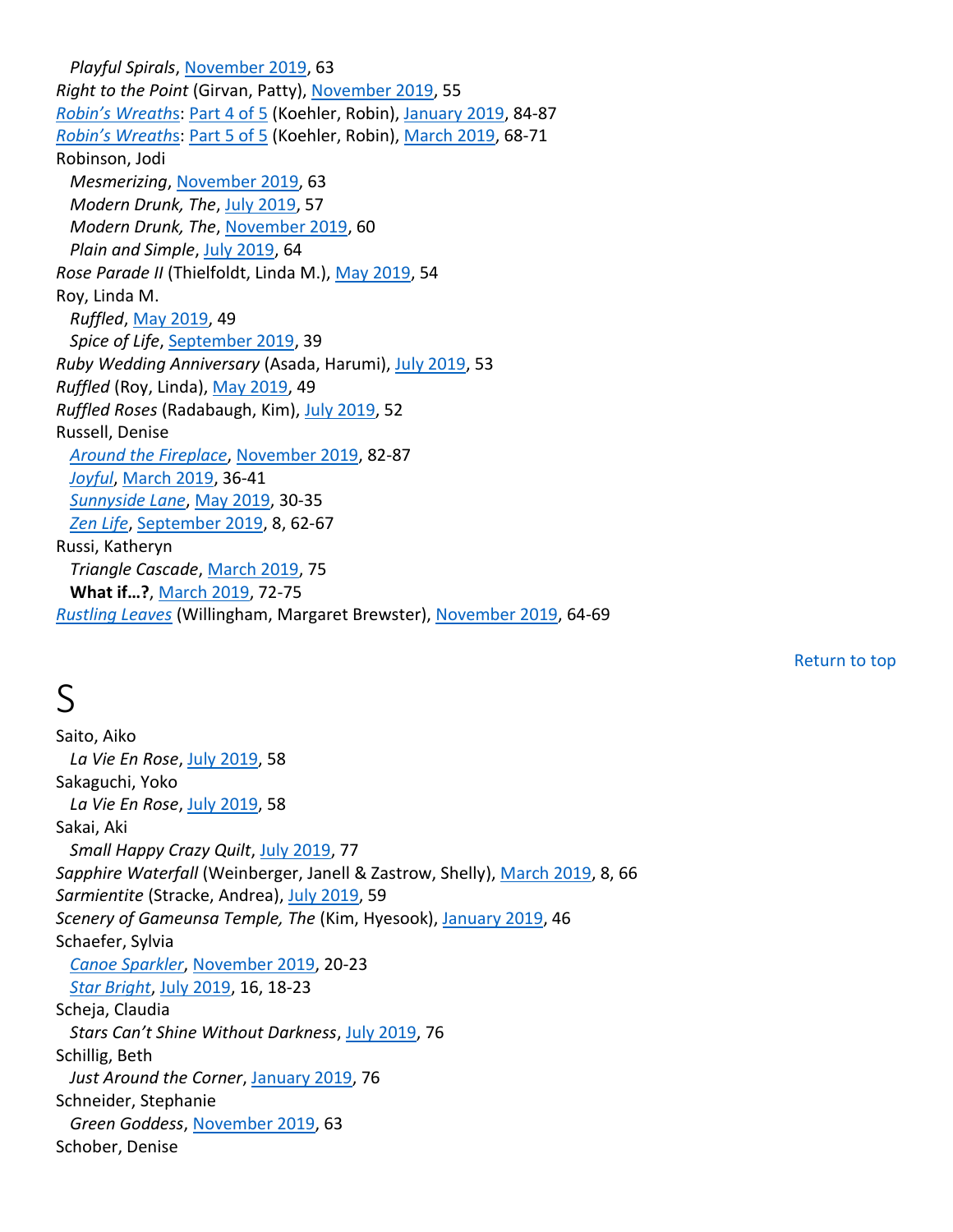**Marking Your Quilt Top**, March 2019, 48-49 Schroeder, Bill **Letter From Bill Schroeder, A**, November 2019, 46-47 Schüeller, Birgit *Bubble Ballet*, July 2019, 61 *Sprinter, The*, July 2019, 64 Schutte, Rose **What if…?**, March 2019, 72-75 Scott, Martha *Enchanted Village*, January 2019, 49 *Sea Breeze* (Baeth, Joanne), May 2019, 50 *Sea Breeze* (Baeth, Joanne), July 2019, 56, 75 *Seasons of Life* (Mollon, Sandra & Spray, Kris), July 2019, 41 *See the Leaves for the Tree* (Farquhar, Marilyn), July 2019, 61 Seitz-Krug, Cindy *Oh Be Joyful!*, July 2019, 50 *Serendipity* (Parsons, Nancy), November 2019, 63 *Sewing is Beleafing* (Wickert, Christine), July 2019, 44 *Sewing Still Life Lichtenstein Style* (Jackson, Laura), November 2019, 62 **Sharing the History of Quiltmaking Through Paintings** (Steele, Rosemarie), May 2019, 56-57 Sheppard, Wendy *Boxed In*, January 2019, 6, 58-62 *Felicity*, May 2019, 84-87 *Hello Gourd-geous*, September 2019, 18-25 *Shimmering Stars* (Vierra, Kris), July 2019, 92-93 Siden, Dawn *Splat!*, July 2019, 63 Sienk, Karen Hull *Still Standing in Clearwater Idaho*, January 2019, 53 Siesta Silver Jewelry **Building a Legacy One Quilt Block at a Time**, September 2019, 45 *Signed, Sealed, and Delivered* (Gaquin, Sheila), July 2019, 45 Simmons, Ellen *Flamingo Sky*, January 2019, 76 Simmons, Nancy *Farm Market Blooms*, July 2019, 54 Simons, Linda *Frame Quilt, The*, January 2019, 38 Sipes, Lisa *Double-Edged Love*, September 2019, 29 Sistek, Karen *Blowing in the Wind*, January 2019, 74 *Blowing in the Wind*, July 2019, 67 *Sleepy Time Gal* (Hobbs, Janice), March 2019, 32 *Small Happy Crazy Quilt* (Sakai, Aki), July 2019, 77 *Smile* (Lethbridge, Leanne Chahley), May 2019, 10 Smith, Susan *Herons Garden*, January 2019, 40 Smith, Valorie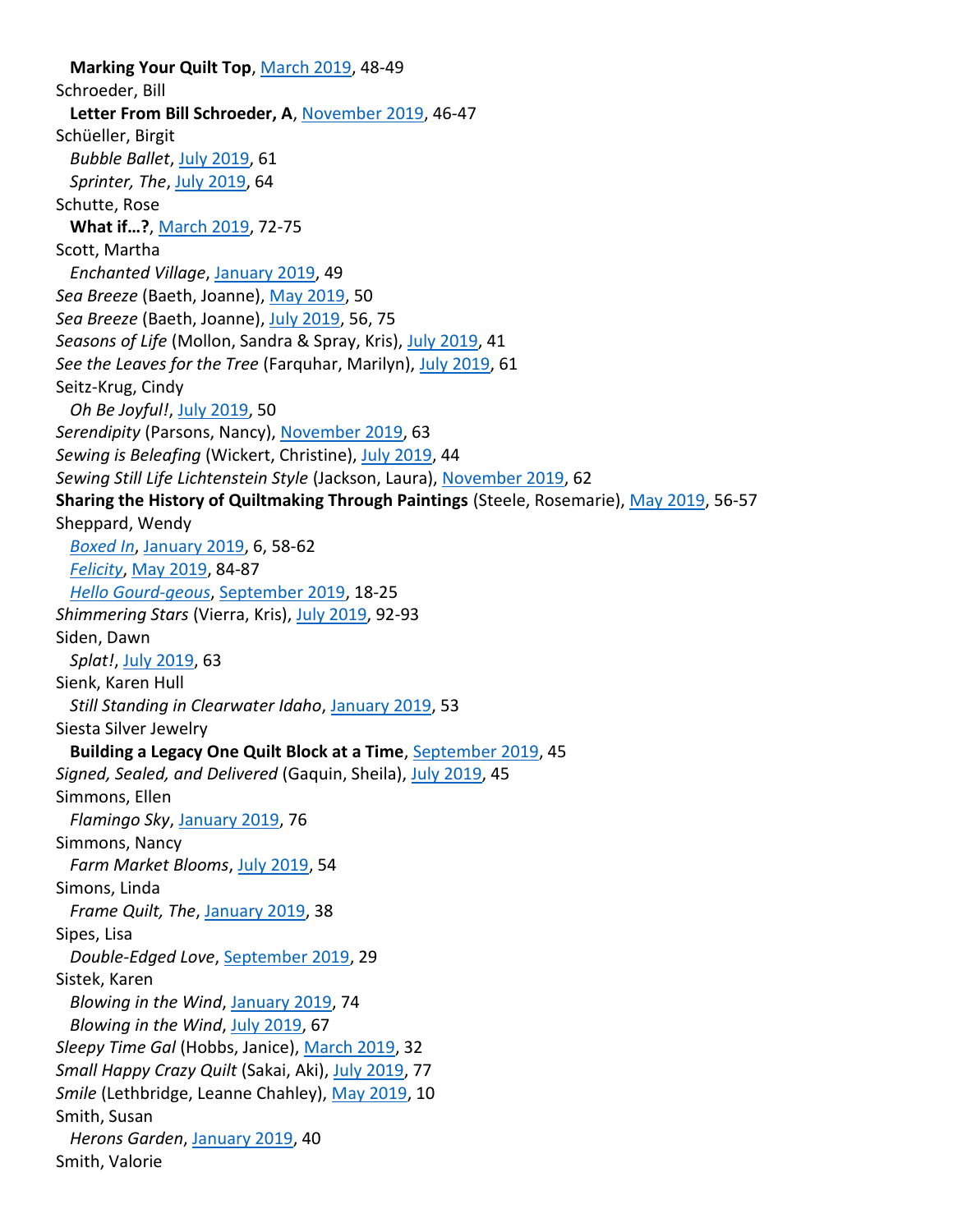*Rhapsody's Feathered Flight*, January 2019, 73 Snow, Sandi *Protecting the Flame*, May 2019, 52 *Protecting the Flame*, July 2019, 60 *Solitaire* (Nemesh, Bethanne), January 2019, 78 *Solitaire* (Nemesh, Bethanne), July 2019, 26 Solomon Gunn, Margaret *My Secret Garden*, July 2019, 55 *My Secret Garden*, November 2019, 56 *Persistence*, May 2019, 51 *Persistence*, November 2019, 59 *Twisted Sister, The*, January 2019, 47, 72 *Song of Summer* (Nemesh, Bethanne), January 2019, 50, 75 *Song of Summer* (Nemesh, Bethanne), July 2019, 76 *Songbird* (Heine, Laura), May 2019, cover, 8, 18-23 *Sonne Blume* (Zollinger, Jill), January 2019, 45 *Sonne Blume* (Zollinger, Jill), July 2019, 78 *Sparkle & Shine* (Kunkel, Jackie), May 2019, 6, 64-69 *Spice of Life* (Roy, Linda M.), September 2019, 39 *Splash!* (Eckley, Ginny & Ennis, Susan), January 2019, 40 *Splat!* (Siden, Dawn), July 2019, 63 *Spot On!* (Stepanek, Gail & Hutchison, Jan), July 2019, 51 *Spot On!* (Stepanek, Gail & Hutchison, Jan), November 2019, 56 Spray, Kris *Seasons of Life*, July 2019, 41 *Spring Harmony* (McNeil, Kathy), July 2019, 62 *Sprinter, The* (Schüeller, Birgit), July 2019, 64 *Square Dance* (Clem, Barbara), May 2019, 49 *Square Dance* (Clem, Barbara), July 2019, 74 Squire, Helen **Helen's Hints: Blending Straight Lines and Curves**, July 2019, 96-97 **Helen's Hints: By the Sea, By the Sea…By the Beautiful Sea.**, September 2019, 88-89 **Helen's Hints: Flower Patterns – It's Spring Somewhere!**, January 2019, 88-89 **Helen's Hints: Leigh's Flowers – A Greenhouse of Beauty!**, March 2019, 86-87 **Helen's Hints: Organizing Patterns Simplifies Selection**, November 2019, 88-89 **Helen's Hints: Sunbeams Through the Window**, May 2019, 88-89 Stanley, Deb *Sunny Shores*, March 2019, 58-62 *Star Bright* (Schaefer, Sylvia), July 2019, 16, 18-23 *Starburst* (Stewart, Susan), January 2019, 8, 43, 64 *Starburst* (Stewart, Susan), May 2019, 47 *Stars & Stripes* (Harvey, Kelly & Gallmeyer, Patty), March 2019, 8, 32 *Stars Can't Shine Without Darkness* (Scheja, Claudia), July 2019, 76 Steele, Linda *Bleaching, The*, January 2019, 53 Steele, Rosemarie **Sharing the History of Quiltmaking Through Paintings**, May 2019, 56-57 Steere, Toni *Balancing Act*, July 2019, 80-81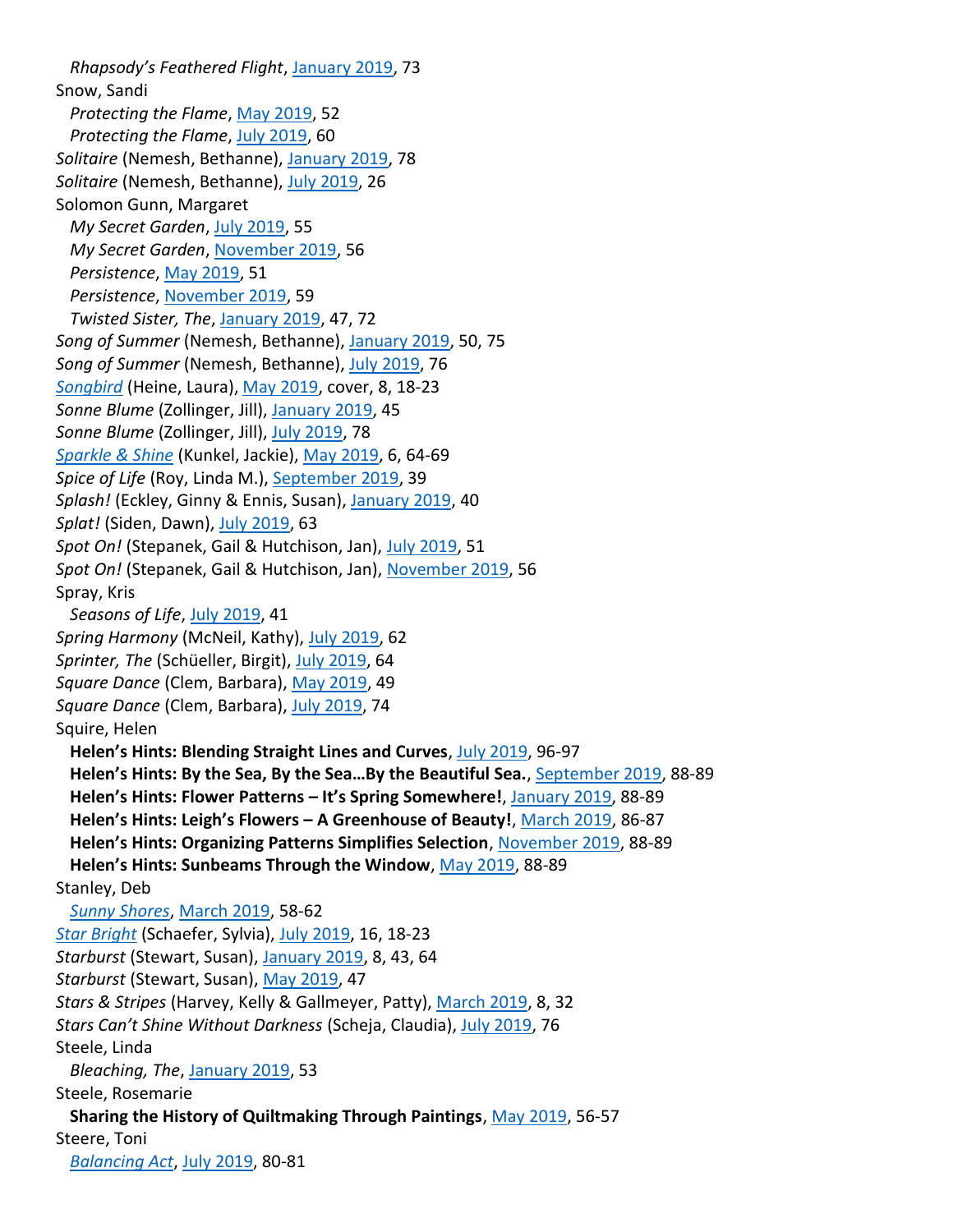Stepanek, Gail *Magnetic Attraction*, January 2019, 75 *Magnetic Attraction*, May 2019, 51 *Magnetic Attraction*, July 2019, 46, 77 *Spot On!*, July 2019, 51 *Spot On!*, November 2019, 56 *Stepping Up* (Durbin, Pat), July 2019, 56 Steuxner, Simone *Rainbow of Hope*, July 2019, 50 Stewart, Susan *Starburst*, January 2019, 8, 43, 64 *Starburst*, May 2019, 47 *Still Standing in Clearwater Idaho* (Sienk, Karen Hull), January 2019, 53 *Stitch Library Sampler* (Einmo, Kimberly), March 2019, 89-90 Stone, Janet *ABC Frippery*, July 2019, 6, 66 *ABC Frippery*, November 2019, 53 *Garden Variety Sampler*, January 2019, 42, 69 *Muttons & Buttons & Pearls, Oh My!*, May 2019, 43 *Muttons & Buttons & Pearls, Oh My!*, July 2019, cover, 8, 38, 95 Stone, Karen K. *Neutrality*, January 2019, 55 *Stonehenge* (McCann, Christina), January 2019, 56 Stracke, Andrea *Andesine*, July 2019, 70 *Caledonite*, January 2019, 48 *Sarmientite*, July 2019, 59 **Stray Threads: Got Stitches?** (Einmo, Kimberly), March 2019, 88-90 **Stray Threads: Pressing Matters** (Einmo, Kimberly), November 2019, 90-91 **Stray Threads: Quilt Class Etiquette 201** (Einmo, Kimberly), September 2019, 90-91 **Stray Threads: Spice It Up!** (Einmo, Kimberly), January 2019, 90-91 **Stray Threads: The Fine Finish** (Einmo, Kimberly), July 2019, 98-99 **Stray Threads: The Scant ¼" Seam Defined** (Einmo, Kimberly), May 2019, 90-91 *String Quartet* (Horton, Ann), January 2019, 43 *Succulents Wall Quilt* (Pellman, Rachel T.), September 2019, 16 *Sum of Odd Integers, The* (Ellison, Elaine Krajenke), July 2019, 59 *Summerhouse* (Rhine, Marjorie), July 2019, 8, 32-37 *Sunny Shores* (Stanley, Deb), March 2019, 58-62 *Sunnyside Lane* (Russell, Denise), May 2019, 30-35 *Sunshine* (Jones, Kat), January 2019, 36 Sutton, Sandy *Grow a Greener World*, November 2019, 63

Return to top

*Taber-Welborn Family Tree Quilt* (Atlas, Sue), July 2019, 52 Takahashi, Michiko

T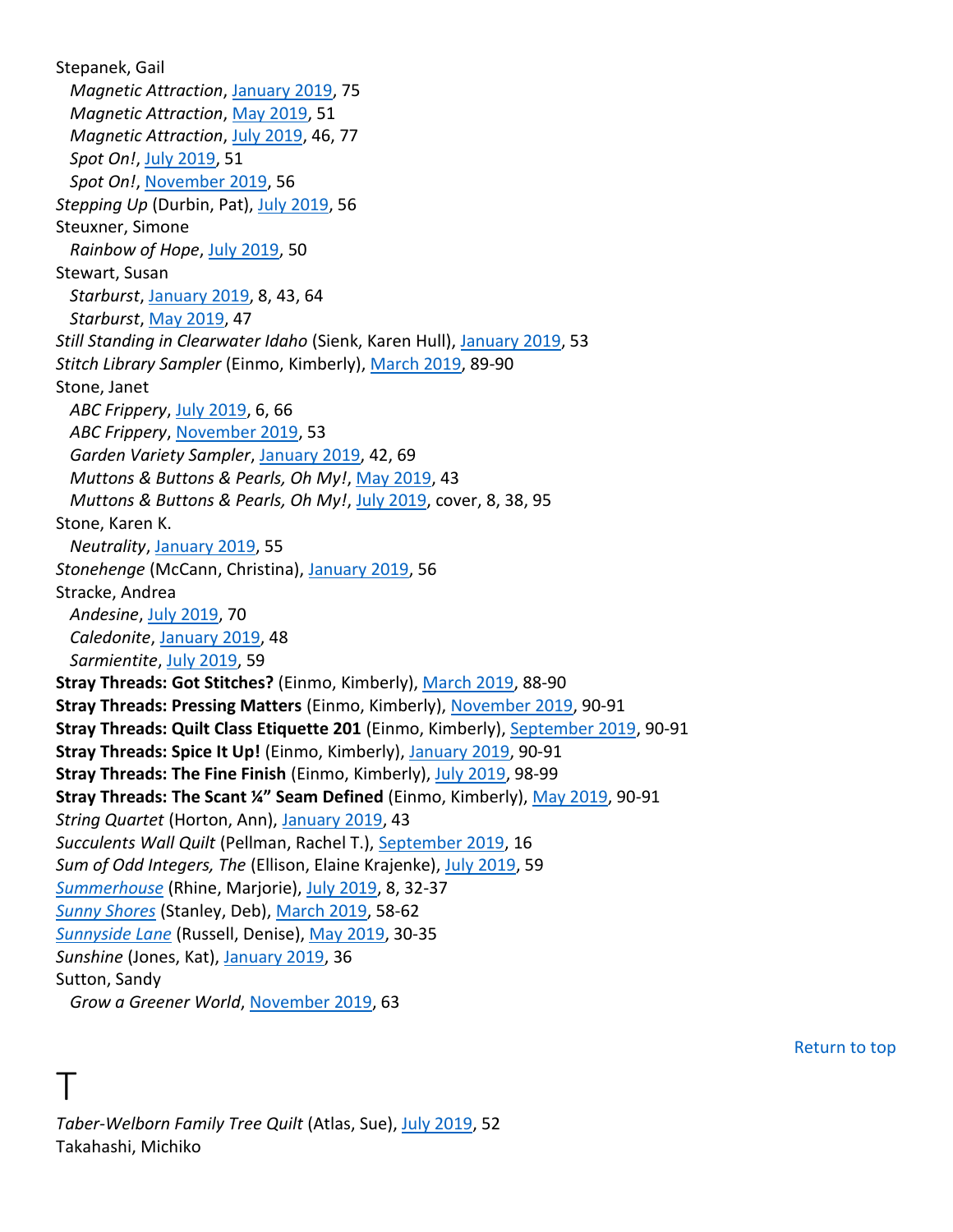*Life of Sunbonnet Girls*, July 2019, 59 Takeda, Mariko *Reminiscence*, July 2019, 39 *Taylor and Dream* (Johnson, Linda), November 2019, 63 Taylor, Dennis *Hero's Weave, A*, March 2019, 35 Tchou, Shirley *Ladies of the Sea*, November 2019, 55 *Texture, Travel, and Happiness: Life of Experiences and the Responsibilities of Dreams* (Wolfe, Victoria Findlay & Pagliai, Shelly), September 2019, 8, 30 Thielfoldt, Linda M. *Rose Parade II*, May 2019, 54 Thompson, Gerrie Lynne *Growing Up*, January 2019, 45 *Threads of Friendship (Carol's Gift)* (Korengold, Barbara), January 2019, 68 *Tickled Pink* (Crine, Deb), January 2019, 55, 74 *Tight Pineapple* (Pabst, Amy), July 2019, 65 Tigner, Laurie *Moment in Time*, January 2019, 53 *Tipping Point* (Haak, Marianne), January 2019, 54 **Tips for Making Landscape Quilts** (McNeil, Kathy), January 2019, 80-83 *Toes in the Sand* (Hahn, Linda J.), July 2019, 82-85 *Toffee Apple* (Cuthbertson, Robyn), January 2019, 75 Tomizawa, Mariko *La Vie En Rose*, July 2019, 58 Totsu, Mie *Blue Bird of the Happiness*, November 2019, 57 *Tranquil Spaces 3* (Painter, Loretta), July 2019, 54 *Triangle Cascade* (Russi, Katheryn), March 2019, 75 *Trip Around the World II* (Blood, Inger), January 2019, 74 *Trippy* (Marchetti, Karen), November 2019, 62 *Tulip Time* (Newman, Velda), September 2019, 50-57 *Turkish Treasures* (Holly, Pat), September 2019, 98 *Twinkling Star* (Day, Stacey), September 2019, 80-82 *Twisted Sister, The* (Solomon Gunn, Margaret), January 2019, 47, 72 *Twisting Paths* (Hansen, Klaudeen), March 2019, 67 *Two Hearts* (Brown, Becky), January 2019, 48 *Two Way Street* (Wolfe, Victoria Findlay), September 2019, 6, 32-36

Return to top

U

*Untitled* (Czaban, Lynn), May 2019, 52

Return to top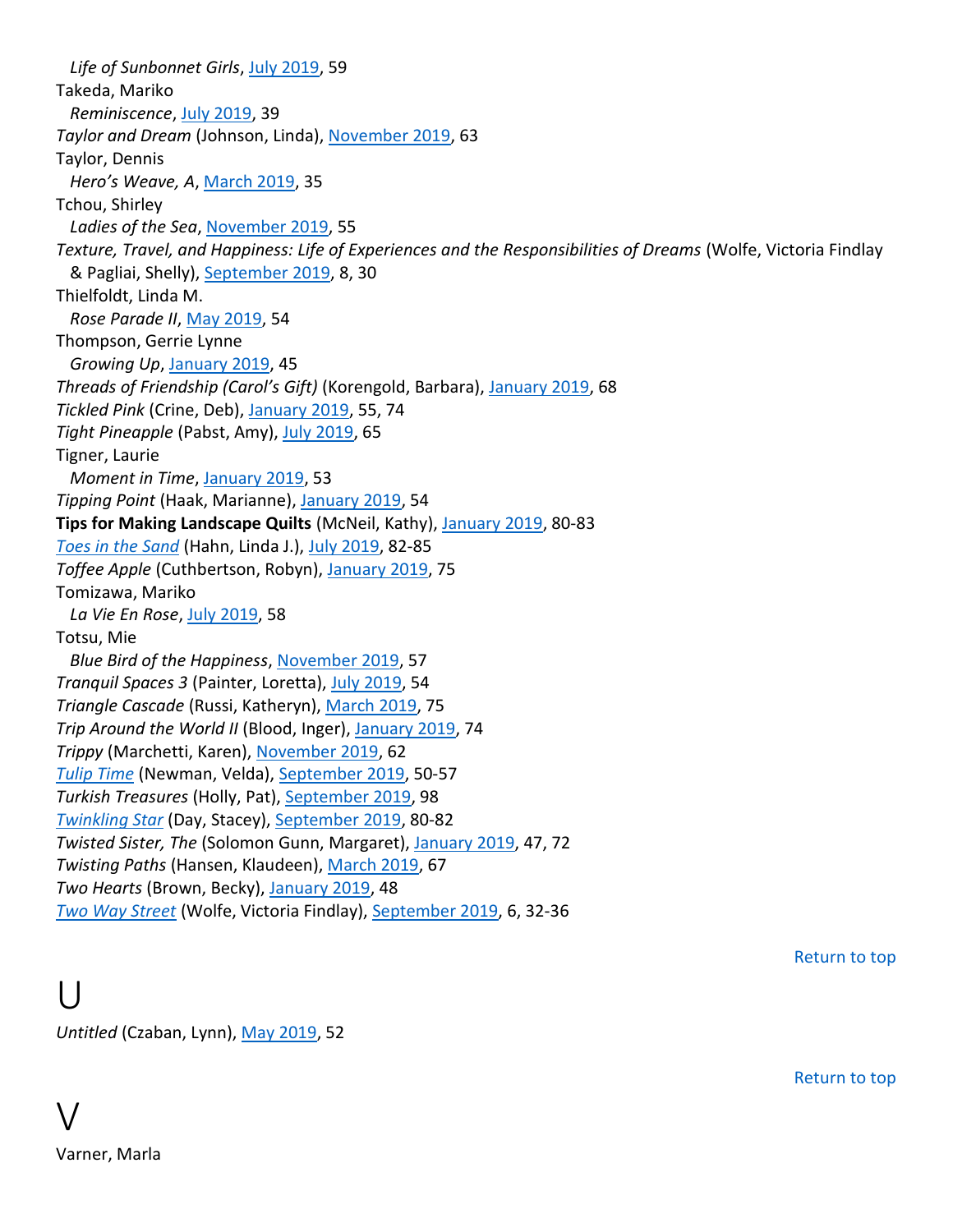*At the Junction*, November 2019, 60 Vera Bradley **Beloved American Brand Built One Stitch at a Time, A**, September 2019, 44 *Very Blustery Day, A* (McCoin, Marian), November 2019, 63 **Very Personal History of a Very Personal Quilt, A** (Martin, Judy), November 2019, 32-36 *Vibrato* (Oneto, Carolina), July 2019, 57 Victor, Claire *Rainbow City*, January 2019, 54 Vierra, Kris *Insanity*, July 2019, 93 *Magic of the Rose*, July 2019, 93 *Shimmering Stars*, July 2019, 92-93 **Why Perfection is Overrated**, July 2019, 92-93 Villeneuve, Brigitte *Race to the Summit*, July 2019, 48 Virtue, Barbara *Pleased to Meet You… Hope You Guess My Name*, November 2019, 58 **Vision. Creation. Dedication. That's Wonderfil** (Wonderfil Specialty Threads), September 2019, 44

Return to top

#### W

*Walkabout* (Chocek, Nancy), November 2019, 62 *Wave on Coyote Buttes, The* (Lacy, Kimberly), January 2019, 78 Web Only *30 Days of Beetles* (Cross, Emily), **E, A, EM, W**, November 2019, 14, web only *30 Days of Birds* (Langford, Betsey), **E**, **A**, **EM**, **W**, May 2019, 14, web only *30 Days of Hearts* (Langford, Betsey), **E**, **A**, **EM**, **W**, March 2019, 15, web only *Country Days Barn Series* (Langford, Betsey), **E**, **P**, **W**, January 2019, 15, web only *Home is Where the Heart Is* (Day, Stacey), **C**, **P**, **W**, January 2019, 14, web only *Paducah Sewalong: Double Wedding Ring Sampler* (Langford, Betsey), **E**, **P**, **W**, May 2019, 14, web only Webb, Joann *Espalier*, May 2019, 45 *Espalier*, July 2019, 79 *Espalier*, September 2019, 10 *Espalier*, November 2019, 57 Weinberger, Janell **Celebrating Klaudeen Hansen's 45 Years of Quilt Magic!**, March 2019, 64-67 *Mini Pineapple*, March 2019, 66 *Sapphire Waterfall*, March 2019, 8, 66 Wells, Jane *Macaws*, November 2019, 63 **What if…?** (Schutte, Rose & Russi, Katheryn), March 2019, 72-75 **What's Inside Matters** (Hobbs Bonded Fibers), September 2019, 45 *Wheels & Shields* (Rhine, Marjorie), March 2019, 28-31 **Why Perfection is Overrated** (Vierra, Kris), July 2019, 92-93 Wickert, Christine *Sewing is Beleafing*, July 2019, 44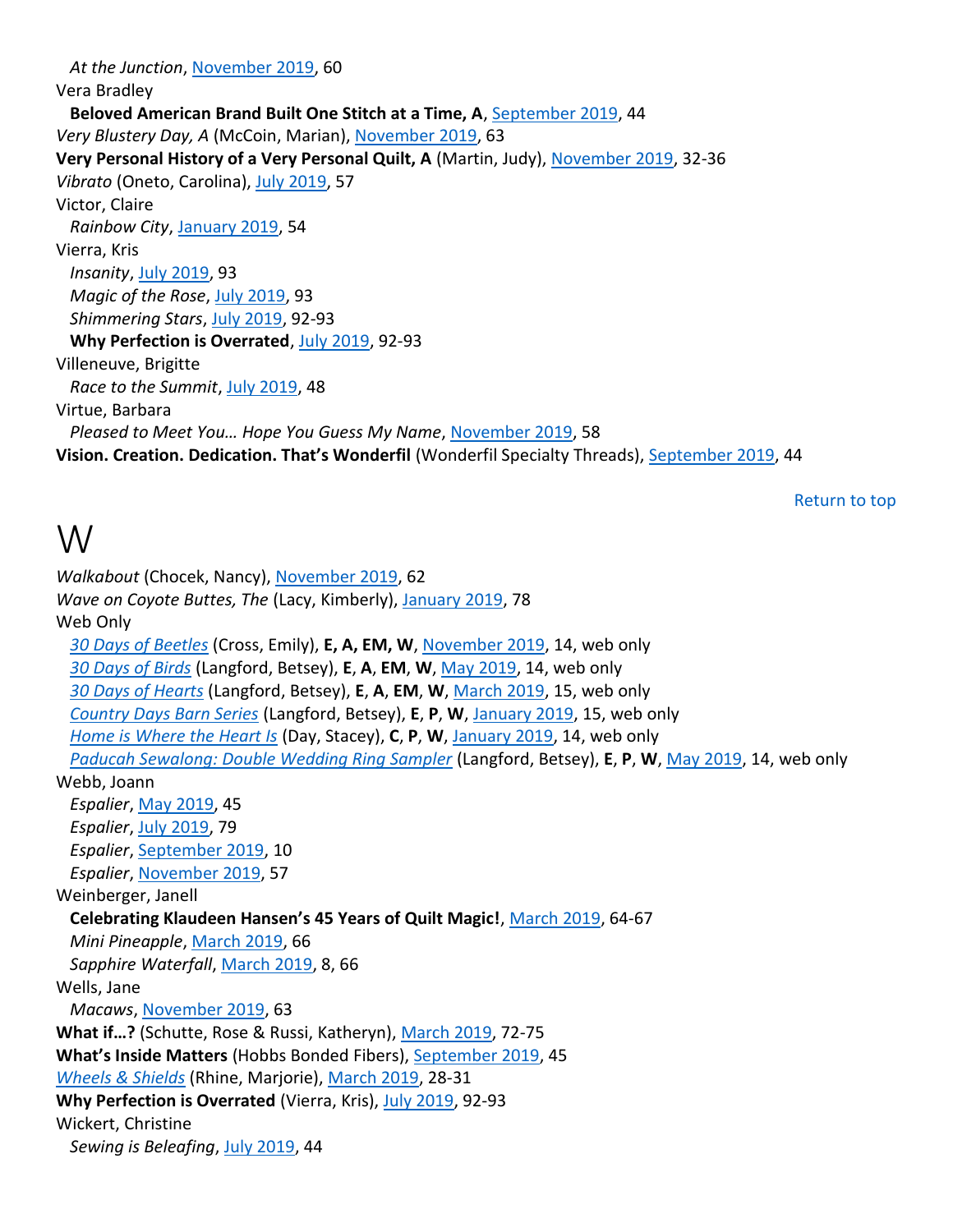**Wide, Wide World of Thread, The** (Hammel, Ann), March 2019, 78-81 *Wild Thing (Tuning Fork #36)* (Pregger, Heather), January 2019, 56 Wilkin, Kitty **100 Days of Sew Smaller**, September 2019, 68-73 *Mini Pinnie*, September 2019, 74-79 Willingham, Margaret Brewster *Rustling Leaves*, November 2019, 64-69 *Windmills of Your Mind* (Bauer, Mary), May 2019, 47 *Winterkin* (Koehler, Robin), November 2019, 6, 24-31 Wolfe, Victoria Findlay *Cascade*, September 2019, 29 *Cloudy Day, A*, September 2019, 29 *Dancing Legs*, September 2019, 31 *Double-Edged Love*, September 2019, 29 *I Am Not Perfect and That Is OK*, September 2019, 28 **Looking Back and Looking Forward**, September 2019, 26-31 *Modern Views*, September 2019, 28 *One of a Kind*, September 2019, cover, 8, 26-27 *Pow!*, September 2019, 28 *Texture, Travel, and Happiness: Life of Experiences and the Responsibilities of Dreams*, September 2019, 8, 30 *Two Way Street*, September 2019, 6, 32-36 Wonderfil Specialty Threads **Vision. Creation. Dedication. That's Wonderfil**, September 2019, 44 *Wonderland* (Haddadin, Renae & Buckley, Karen Kay), January 2019, 72 *Wonderland* (Haddadin, Renae & Buckley, Karen Kay), May 2019, 48 *Wrinkly / Irony* (Griner, Connie Kincius), January 2019, 46 Wylie, Kathy *For Such a Time as This*, January 2019, 8, 32 *For Such a Time as This*, May 2019, 46

X

Y

Yamada, Mie *La Vie En Rose*, July 2019, 58 *Your Place or Mine* (Otos, Marva-Lee), July 2019, 51

## Z

Zastrow, Shelly *Delectable Mountain*, March 2019, 64-65 *Sapphire Waterfall*, March 2019, 8, 66 Zemke, Ann

Return to top

Return to top

Return to top